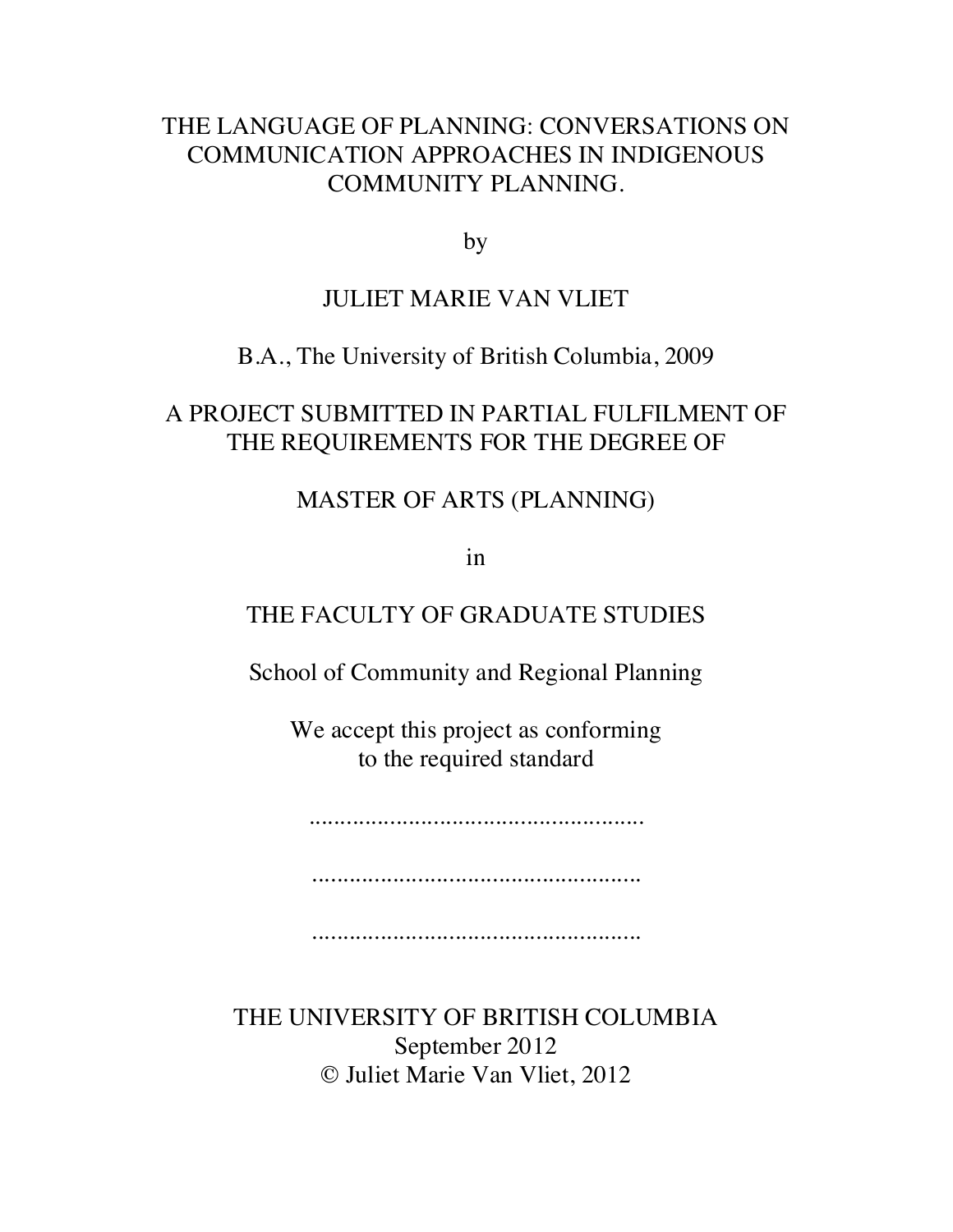Juliet Van Vliet **SCARP Project Draft** 

## **Table of Contents**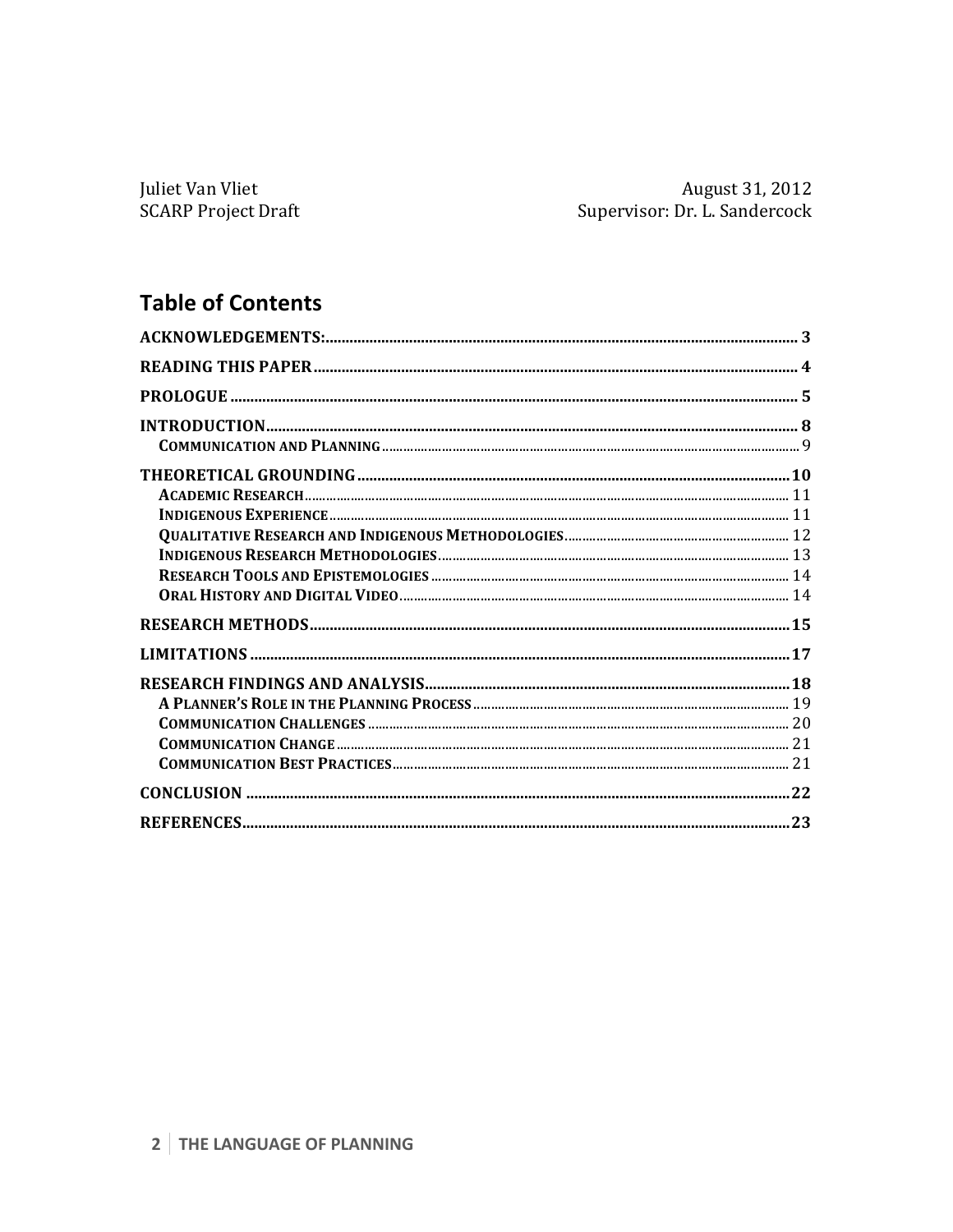## **Acknowledgements:**

I would like to acknowledge the Musqueam people and thank them for having me as a visitor on their territory during this learning process. I would also like to thank the Musqueam planning team for their contributions to my learning and to this research. 

I would also like to acknowledge the Nuu Cha Nulth peoples, and thank them for having me as a visitor in their territory during this writing process. The daily sight and sound of eagles outside my window and the sound of Nuu Cha Nulth language lessons over the radio waves helped me keep sight of the main goals and objectives through this work.

I would like to thank each of the participants who each made an effort to meet with me in person. I learned so much from each one of you, and I feel like the luckiest graduate student to have spent a few hours picking your brains and having a laugh together. 

Thanks so much to my supervisor, Leonie Sandercock, for both inspiring my path into planning and supporting me on the journey. With high academic standards and the ability to dream outside the box, she made this research possible.

Thank you to my Cree teachers Horace Daychief, Barbara McLeod, êkwa Darlene Willier. niki-kiskinwahamokowak pikiskwewinisihke. kinanâskomitinâwâw.

Thanks to Linc Kesler for and to the First Nations Studies Program for the technical upkeep of the Interactive Video Transcript viewer (IVT).

Thank you to my planning mentors at EcoPlan International: Robyn Spencer, William Trousdale and John Ingram.

To my friends and colleagues, I learned the most from all of you. Special thanks to: Jessica Hallenbeck, Lyana Patrick, Kate Kittredge, Krystie Babalos, Annie Merrit, Lesley Campbell, Angela Code, John Chapman and Yasmin Hernandez Bañuelas.

Thanks to my family, and most of all thanks to my sisters Amy and Benny and to my partner Jessie Hannigan. You have made this work possible.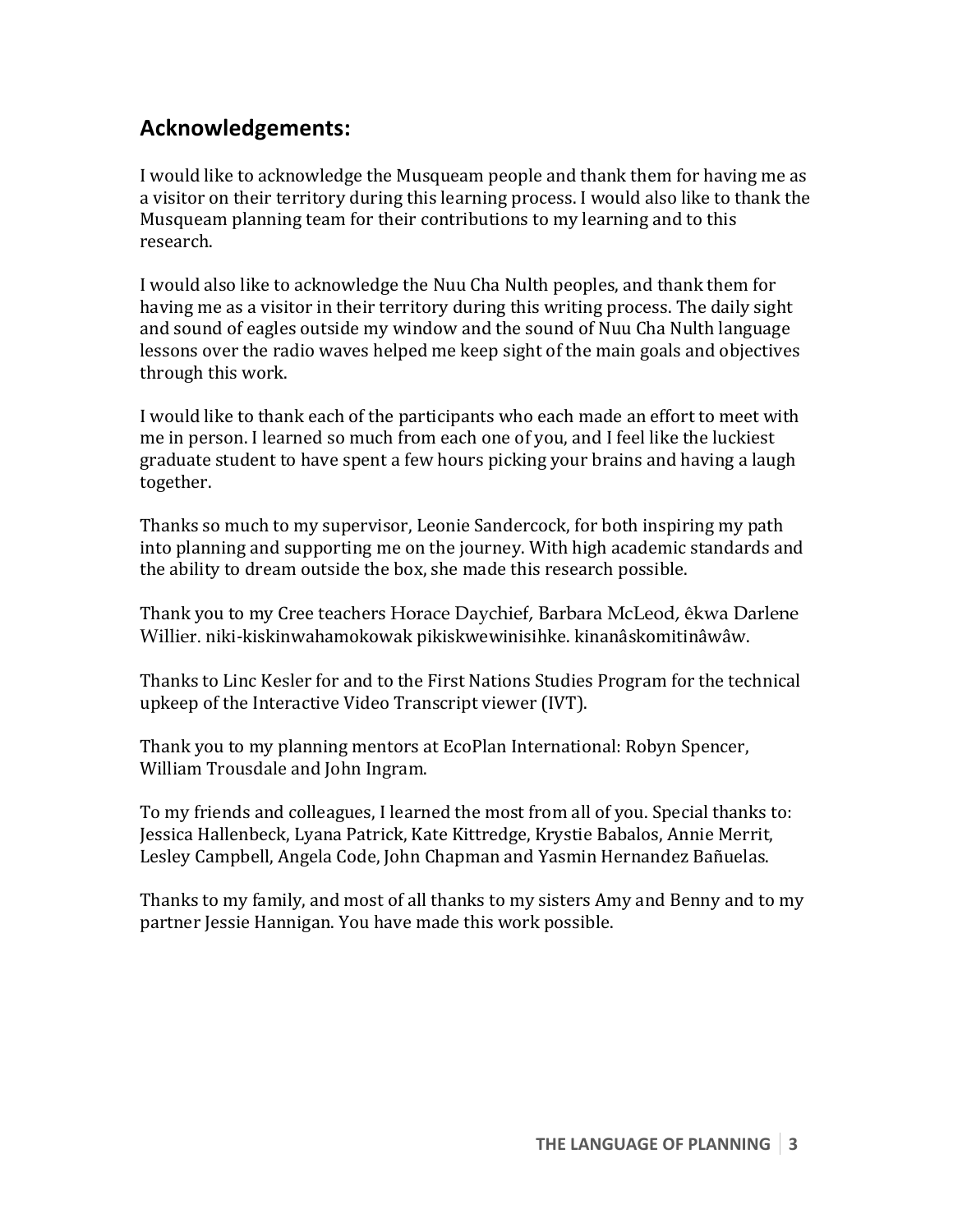## **Reading this paper**

This paper is one part of Juliet Van Vliet's graduating project for a Masters of Arts in Planning at the School of Community and Regional Planning (SCARP) at the University of British Columbia (UBC), the other part is a bundle of video interviews, which I encourage you to explore now and as you read. The login is "planningstudent" and the password is "jyscarp". This paper is best read on the computer with the attached Interactive Video Transcript (IVT) viewer open using a web browser like Firefox or Safari. Anywhere you see underlined numbers in parentheses (ie 1.1) it is referring you to a "video page" in the IVT. Put that "video page" number into the IVT to see the referenced segment, or open a "play list" to play several referenced video clips in sequence (copy the string of numbers and paste them into the "play list" and press "enter"). The purpose of the paper is to encourage readers to explore the full video interviews, so if you don't return to the paper for a while, that is the intent.

The intent of this digital research is increased accessibility. If you would like any materials or if you have questions or comments please email julietvanvliet@gmail.com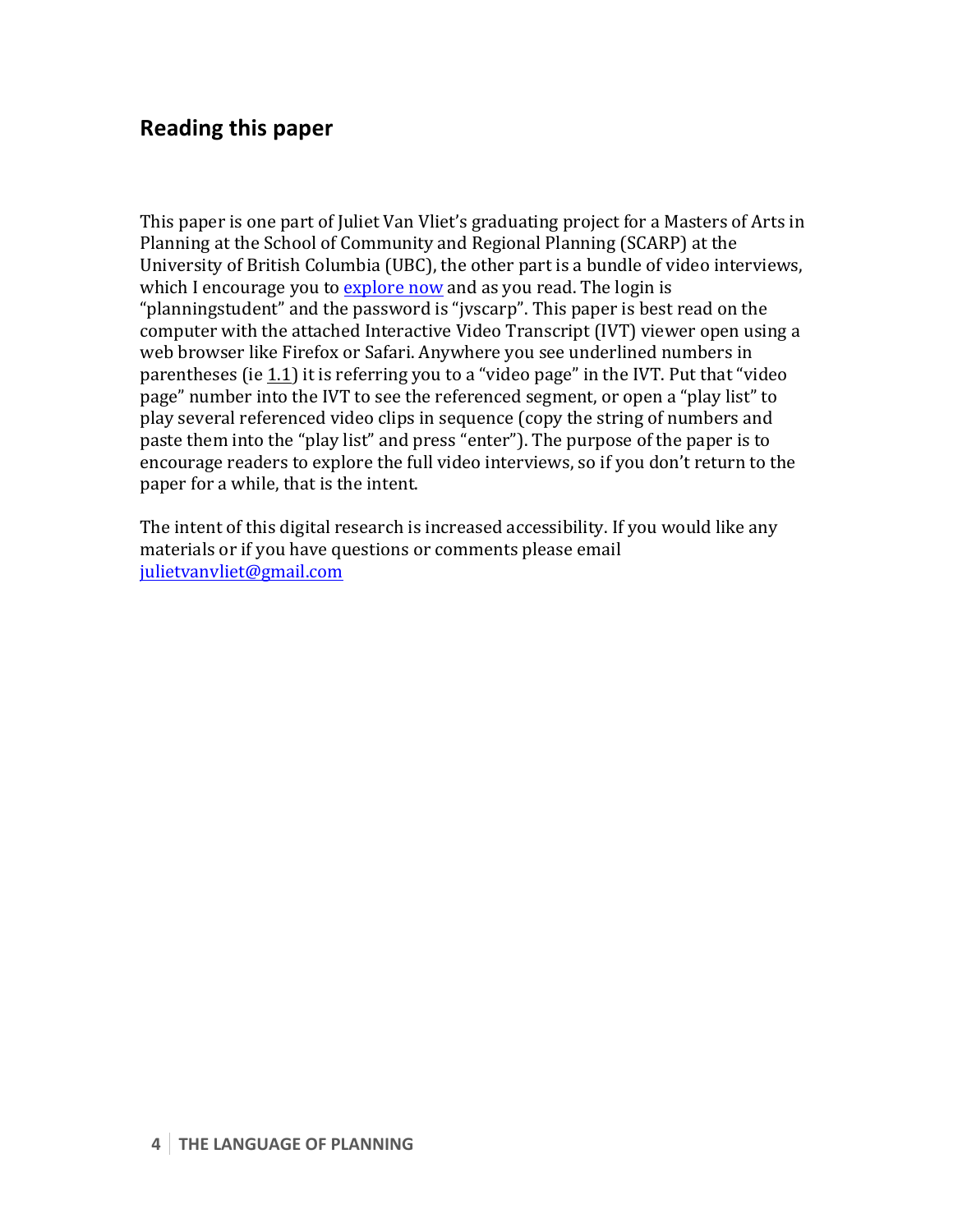# **PROLOGUE<sup>1</sup>**

 

Following my teachers, and theoreticians in Indigenous research methodologies (Smith 1999, Kovach 2009, Wilson 2008) and qualitative research methodologies (Kirby 2006, Denzin and Lincoln 2005), I will introduce myself before I present the research.2

Juliet nitisiyikason. Edmonton ohci êkwa Tofino niwîkin anôhc. My great grandparents on my father's side (Fred and Isabelle Bull) settled near Gunn at Lac Ste. Anne after imigrating from England in the mid-1900s. My grandparents and great grandparents (Ganier, Shultz) on my mother's side grew up around Spruce Grove, not far from Lac Ste. Anne, as did my parents, as did I. I went to grade school in Edmonton, and visited my grandmother at Lac Ste. Anne regularly. I finished high school at an international college in Norway where my human rights teacher pointed out I should learn about the "genocide" happening in my own country. I moved to Vancouver to do a B.A. in First Nations Studies and Linguistics, and lived in Coast Salish territory for the next seven years. It is in Vancouver that I started learning nêhiyawêwin (Plains Cree – yes there are a lot of Plains Cree speakers in Vancouver though the nêhiyawêwin language originates from Alberta, Saskatchewan, and Northern BC). This helped me connect with urban Indigenous communities in Vancouver, and partly founded my interest in reading beyond colonial histories and researching intercultural communication approaches.

At a time of treaty making, the apology, and the acknowledgement of Indigenous language crisis in BC (2005-2009), I found the First Nations Studies Program a relatively safe place to explore the difficult questions more or less untouched in the Canadian zeitgeist around untaught history, racism, inequality, decolonization and reconciliation<sup>3</sup>. Through coursework in Indigenous research methodologies, I

 $1$  "Within writing, a prologue structures space for introductions while serving a bridging function for non-Indigenous readers. It is a precursory signal to the careful reader that woven throughout the varied forms of our writing - analytical, reflective, expository – there will be story, for our story is who we are." (Kovach,  $2009:9$ 

<sup>&</sup>lt;sup>2</sup> Kovach talks about "self location" in the research  $(2009:106)$  as part of tribal methodologies. Linda Tuhiwai Smith (1999) and Kirby et al (2006) hold that an exposure of the researcher's "positionality," as part of their data analysis is crucial. Positionality is a term that refers to a researcher's inherent subjectivity based on his or her academic and personal background as well as his or her relationship to the community involved in the research.

<sup>&</sup>lt;sup>3</sup>I experienced FNSP classes as relatively safe spaces. The link here is to a video project conducted by my peers in FNSP at UBC examining "how the challenges around talking about race work as an educational barrier at the classroom level" (Perreault and Crey 2008). The findings were that "students frequently report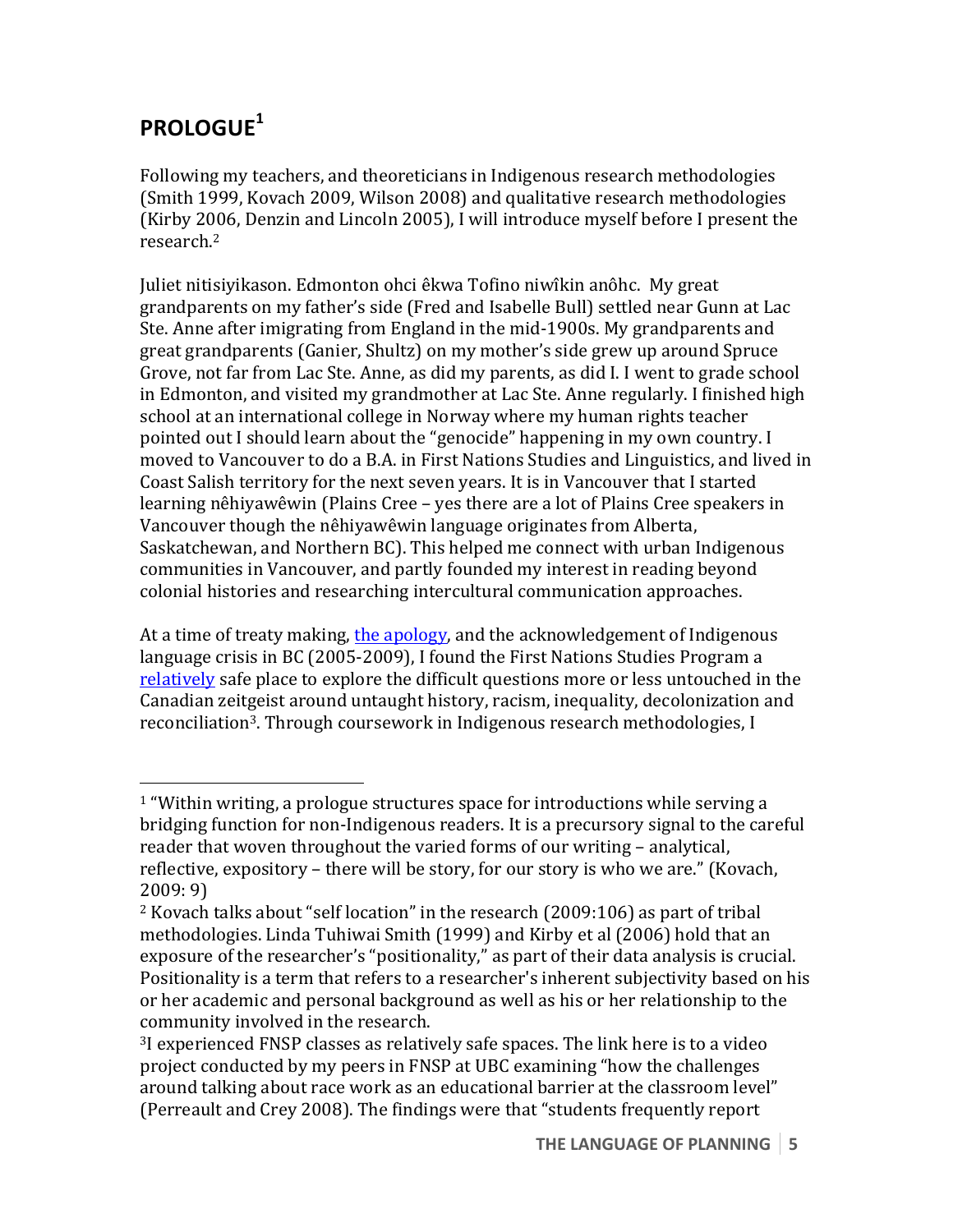became interested in oral history research (Perks 2006) and was also able to build lasting relationships with colleagues and research partners. This background, and my recent graduate studies in "insurgent theories of planning" (Sandercock 1998), helped me see Indigenous planning processes as primarily communication and relationship building processes (Forester 1989, Sarkissian 2009, Sandercock and Attili 2012). It is through this lens that I conduct this research.

What drew me to SCARP was Dr. Leonie Sandercock's multimedia storytelling research, bridging communities of Indigenous and non-Indigenous peoples (Sandercock and Attili 2010a). Coming from a background in First Nations Studies and Linguistics – and having worked with film, theatre, and urban Indigenous advocacy organizations – I had experience working in storytelling and advocacy roles. However, as I started to learn about community development dynamics through planning, it seemed that good planners had many roles, tools and approaches and recognized the moments where each was appropriate (3.35). As I was specifically interested in Indigenous Planning, but a few years ahead of an Indigenous Planning specialization, I had to seek out discussions on planners' roles, tools and approaches in Indigenous community planning processes.

It seemed that the conversations around a planner's role in different community circumstances was crucial to understanding the approaches being used in Indigenous community contexts, and their effects. But it is near impossible to have a conversation about the subtleties of approach without first knowing a bit about any given community context. Furthermore, understanding the community context is partly about understanding the people and the relationships (institutional, interpersonal) that form the community. I found that those crucial points  $$ relationships and context- were the hardest to present in lesson plans, leaving instruction on the planning process to be the most tangible for students new to planning. 

The design of this project to include interactive video interviews was inspired by the start of the Indigenous planning specialization at SCARP. I wanted to make these conversations readily available to new planners coming into the Indigenous planning program, and doing planning in their home communities, so that critical and constructive conversations around the subtleties of approach could occur with reference to commonly understood community contexts. My goals for this project were to have conversations with planners working with Indigenous communities about their roles, their relationships, the community context, the planning approaches used, and their effects.

troubling and sometimes traumatic discussions of cultural issues in class." And that though they are important topics, "These situations often affect their ability to function in their coursework, and even their ability to return to class" (Perreault and Crey 2008).

<u> 1989 - Andrea Santa Andrea Andrea Andrea Andrea Andrea Andrea Andrea Andrea Andrea Andrea Andrea Andrea Andr</u>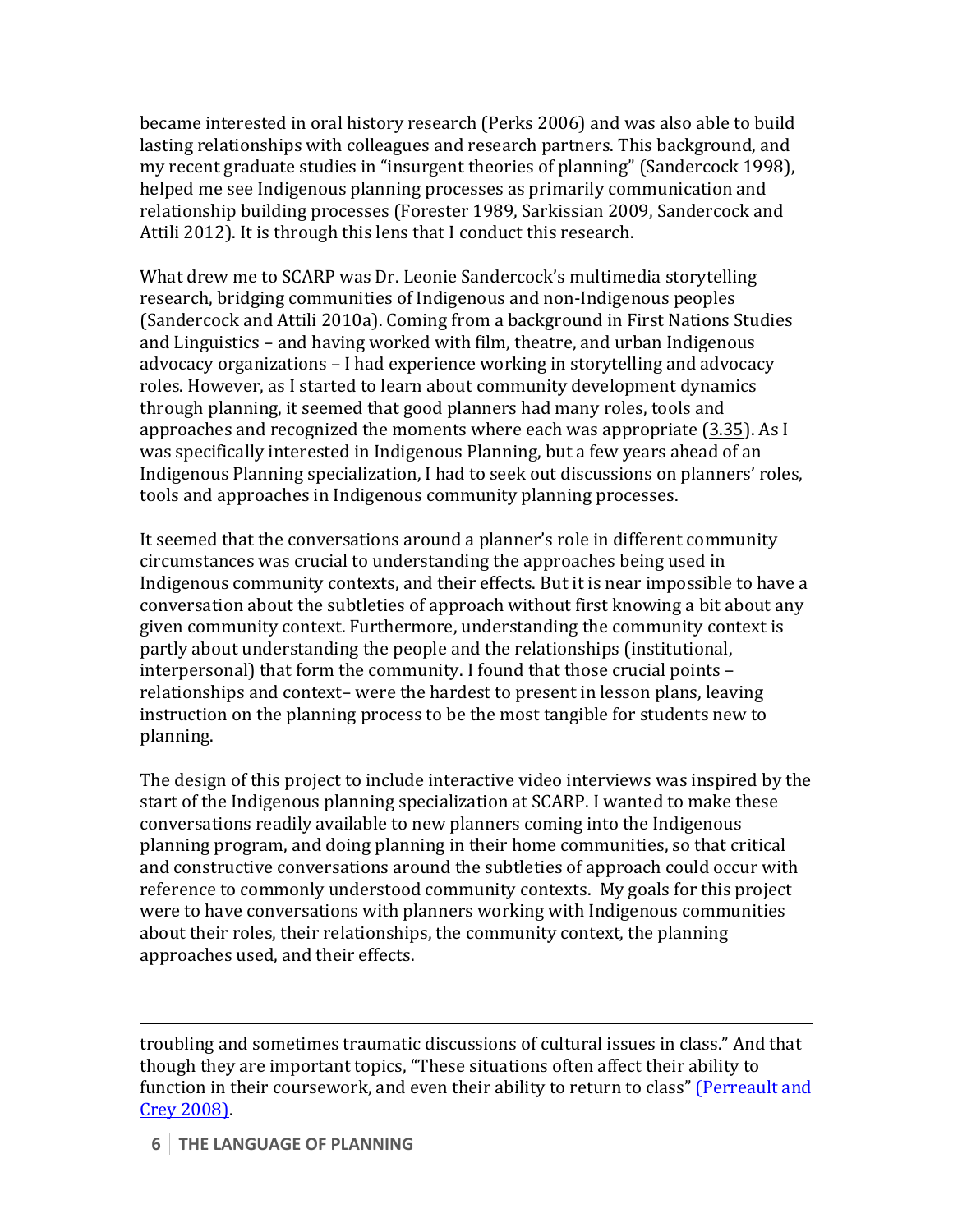In the presentation of this research I use an interactive transcript and video viewer, a software that FNSP developed, to link this paper to the full video interviews. I have presented the research in this way to ensure that the larger context in which community development is discussed is not lost when I choose a segment to present in this report. Additionally, I wanted to make sure I left something that future students in Indigenous planning could critique and build on. To quote Shawn Wilson "Research is all about unanswered questions, but it also reveals our unquestioned answers" (Wilson 2008). I hope that future students can use this research to consider "unquestioned answers" and take tribal research methodologies (Kovach 2009) and Indigenous research methodologies (Smith 1999, Wilson 2008) further than I have here.

I tried to interview an equal number of Indigenous planners working in their own communities and non-Indigenous planners working with Indigenous communities, as well as equal numbers of women and men, though it ended a little lopsided on both accounts. The reason for this is that students in the incoming class are both Indigenous and non-Indigenous, both men and women, and those qualities, along with others, can affect your relationship to a community and your role in a planning process. I tried to contact practitioners with existing relationships to SCARP, so some of these faces will be familiar<sup>4</sup> and so that it would be possible for students to follow up with these practitioners and consider the longer term effects of different roles, relationships and approaches to planning processes.

As I step into the world of practice, I see a huge need for creativity and discussion around approaches to research, community planning and regional planning within Indigenous territories. I notice that simple conversations on intercultural community development have not happened either between neighbouring communities or within communities. In light of the change and opportunities for decolonizing practices that are being created as Indigenous Nations in BC move from being managed by the Federal Government to being managed independently – better relationships and ultimately better communication is crucial to successful planning practices.

 <sup>4</sup> One of the research participants will be a SCARP student in fall 2012!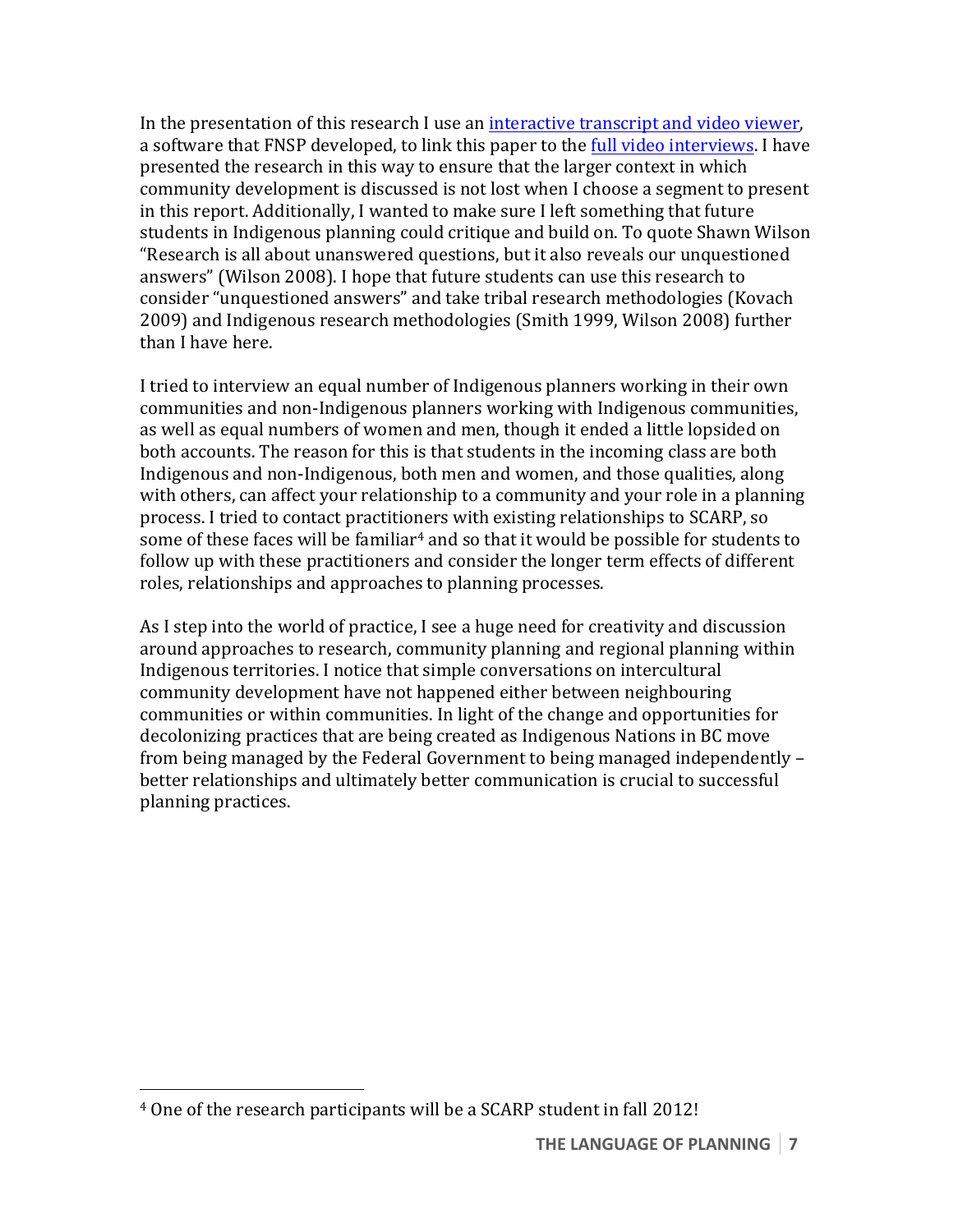## **Introduction**

Community planning in Indigenous communities is "resurgent" (Cook 2008) within the western planning paradigm of British Columbia. Though Indigenous planning has been practiced in Indigenous communities since time immemorial (Jojola 1998, 2008), these long-standing Indigenous planning practices have, in many cases, not been recognized by the neighbours, stakeholders and the levels of government with land interests in those Indigenous territories (Harris 2002, Arnett 1999).

When we talk about "planning" in Indigenous communities, it brings up a number of complexities because Indigenous communities have been subjected to planning rather than allowed to continue the community planning approaches used for generations (Jolola 2011). Driven by the expectations of non-native development and non-native development officers, development approaches were applied across the board. Because of unevenness in community social and resource capacity, the application of across-the-board planning approaches was mixed and uneven across communities (Jojola 2008), while not being responsive to community strengths and challenges. The significance of Indigenous planning as an emerging theory of action (Jojola 2008) or as a "resurgent" action (Cook 2008) is not that it is a new thing (Jojola 1998), but rather that Indigenous community planning is increasingly being recognized at a provincial and national level, and in academic institutions. This research seeks to support the work being done by Indigenous community members, by Indigenous community leaders and by community neighbours towards fully recognized and decolonized Indigenous community planning processes.

Indigenous Planning as a theory has a lot to offer community planning as a field (Jojola 2008, 1998) by the values intrinsic to Indigenous worldview, such as those of land based stewardship, the integration of past, present and future generations into decision making processes, collective approaches to decision making, personal relationships to the natural world, and a perspective of management that Jojola calls "fluid," or adaptive (Jojola 2008). At a time when there are a growing number of planning projects in Indigenous communities, students of planning often graduate without a solid education in Indigenous history, culture or land administration. Additionally, tension between Canadian municipalities and Indigenous communities around infrastructure and regional development planning frequently affects planners, yet young planners are not being educated about the history or cultural protocols for formal institutional relationship building with Indigenous communities. The presence of research and published perspectives allows discourse streams within planning schools, within Indigenous communities (as long as it is accessible and presented there) and in the planning profession around what successful Indigenous community planning should and could be. This research was conceptualized for students in planning (both in communities and in planning schools) to support planning work being done in Indigenous communities.

The practice of Indigenous community planning has a lot to offer Indigenous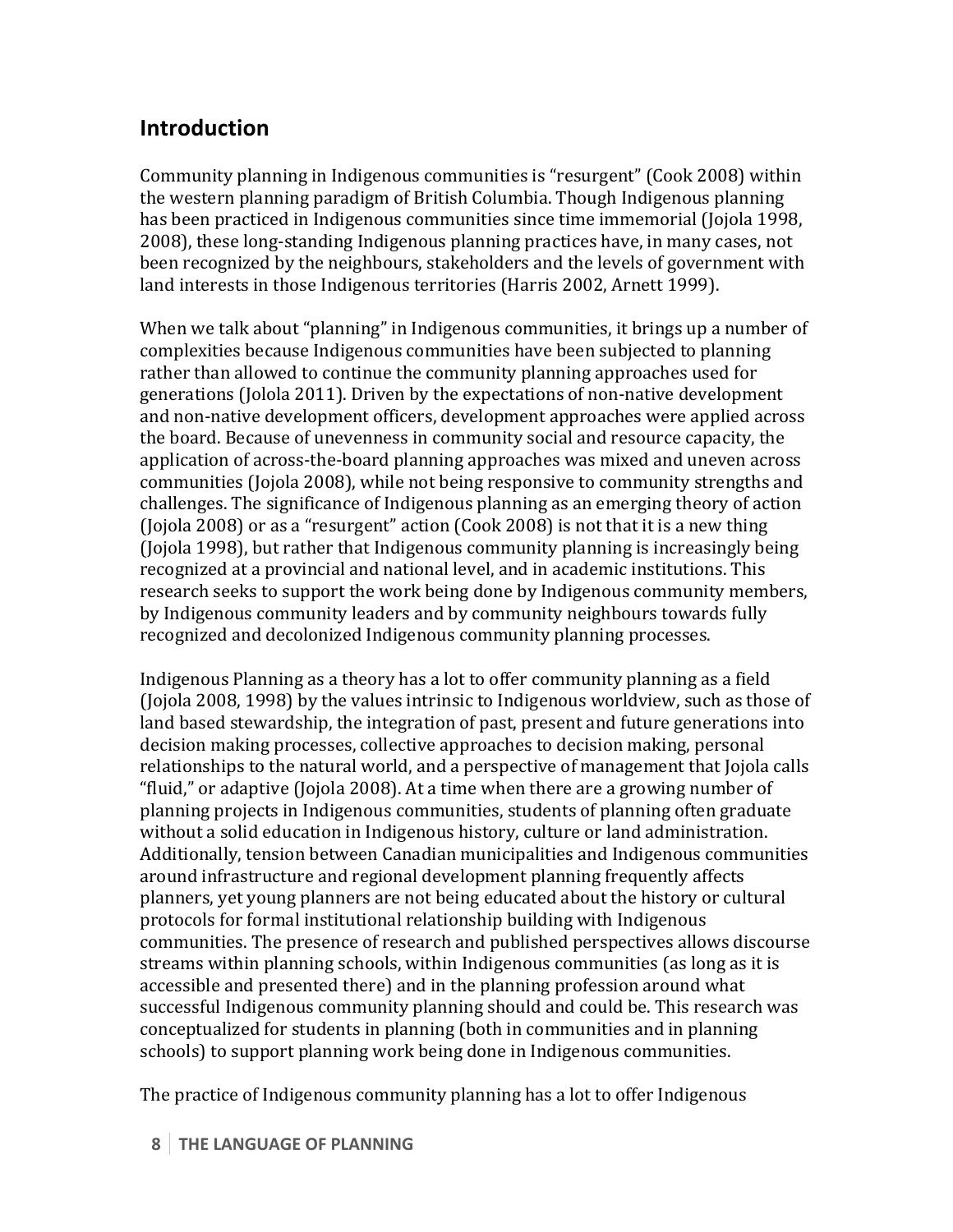communities. Indigenous community planning approaches seek to decolonize Indigenous land administration and community development to better represent Indigenous Canadians' views of community and resource management. Federal planning in Indigenous territories has historically recognized only European land uses, and because of this, the colonization of previously occupied and managed territories was justified (Harris 2008, Dale 1999). This is the same colonizing project that considered Indigenous peoples to be incapable of managing their territories without the administrative "aid" of an Indian Act and an Indian Agent. Communities and community members have been (at best) subject to management by far-away federal agencies, and (more likely), a bureaucratic agenda to solve "the Indian problem"<sup>5</sup>. The lack of recognition for, and/or integration of, pre-existing Indigenous planning paradigms into Indigenous community development approaches has had serious physical repercussions for BC's Indigenous communities today (Ray and Harper 2008).

A challenge for planners is that we often understand the lasting colonial structures better than the pre-existing Indigenous planning paradigms, worldviews, principles, and approaches. We are often trained in current development approaches, not in culture<sup>6</sup>. It takes both of these, and many other kinds of knowledge and skills to move a plan forward successfully – especially as climate trends increase uncertainty and open opportunities for alternative development approaches. Working together to communicate between worldviews requires specific approaches in communication. This project seeks to explore those communication approaches being employed, and seen as successful, in planning processes with Indigenous communities. 

#### **Communication and Planning**

 

Stakeholder participation and local knowledge contributions are fundamental to comprehensive community planning processes (Forester 1999, Healey 1997, Arnstein 1969, Sandercock 2003, Innes and Booher 2010). However, developing a planning process for effective stakeholder and community engagement that suits a given community context is always a challenge. This is a special challenge where there are several different community planning jurisdictions at work, as there often are in Indigenous communities, and where ideas on planning vary between those jurisdictions. Though there is a wealth of knowledge in every community around how best to plan for the future, bringing these ideas forward into administration policies are unique challenges for Indigenous communities. Planning and

<sup>&</sup>lt;sup>5</sup> A quote from Duncan Campbell Scott, Head of the Department of Indian Affairs 1913-1932 (Titley, 1986).

 $6$  Planning schools largely focus on the Federal, Provincial and Municipal approaches to planning, leaving the cultural or community context learning to individual initiative. Also, Indigenous community members working as planners within their communities often have to spend much of their time learning and working within and alongside Federal and Provincial approaches.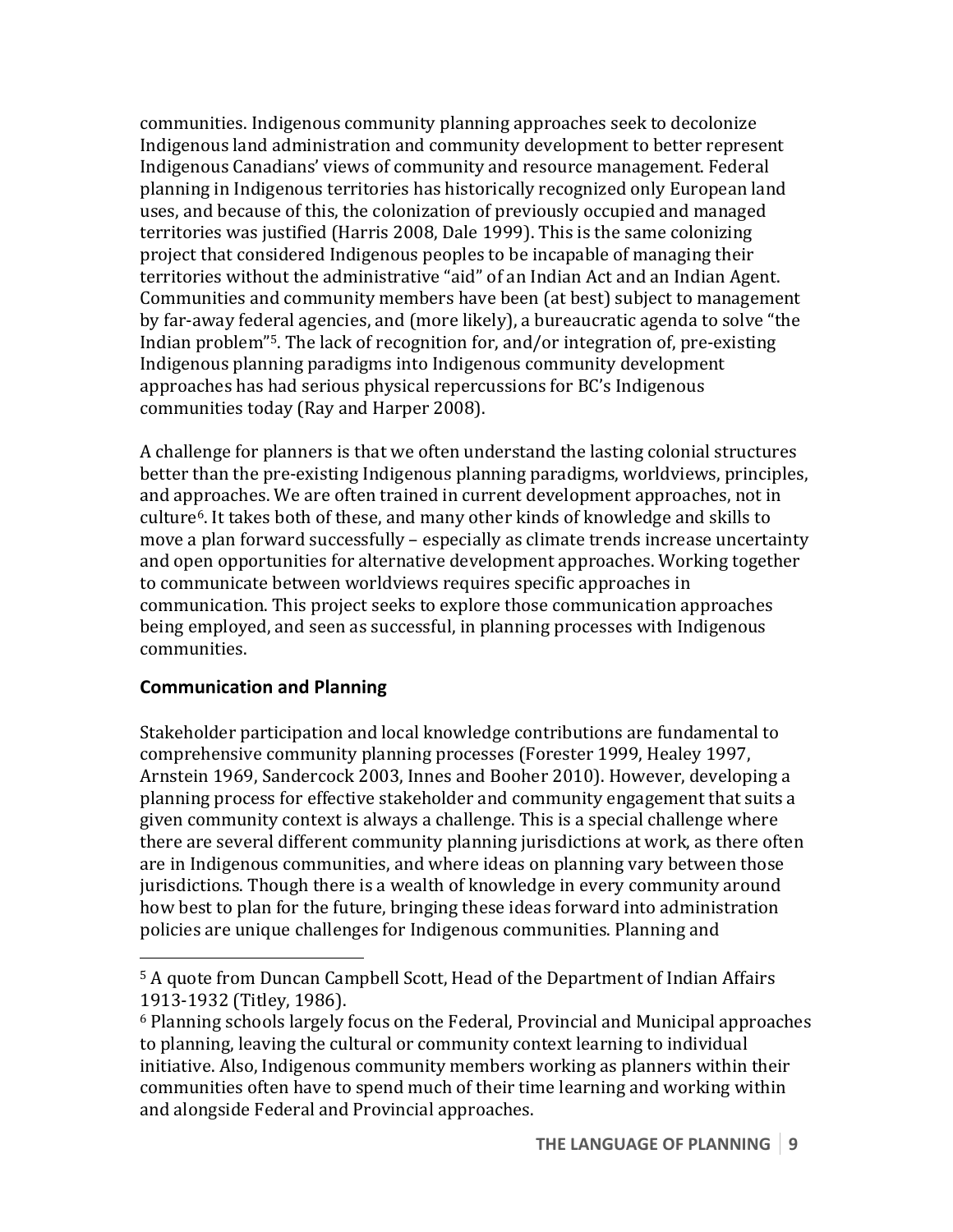development services have not, until recently, been local responsibilities, nor has broad community engagement been a priority through these processes (2.6). Based on the exclusion of Indigenous communities from regional development planning processes, until recently, relationships with regional neighbours and development stakeholders are typically underdeveloped or poor.

Many planning scholars have investigated the relationship between story and planning (Forester 1989, Mandelbaum 1991, Eckstein and Throgmorton 2003, Sandercock 2003a, Attili 2007, Sandercock and Attili 2010). This is part of a greater post-modernist move towards non-traditional planning cartographies, an examination of those non-physical, human structures that constitute communities (Scott, 2008). To do this, research and assessment tools for planning must change. And, using what Attili calls "digital ethnography" (2007), Sandercock and Attili use film and multimedia languages for qualitative inquiry (Attili and Sandercock 2007, 2009). This project follows Sandercock and Attili (2010a) in the exploration of communication and storytelling through digital video as a way of informing policy and planning as well as practitioner learning.

My project aims to interview some of the planning practitioners working within Indigenous communities to better understand the communication approaches, tools and techniques being employed in successful Indigenous community planning processes. There are two guiding themes for the interview questions. The first explores the roles and relationships of planners in Indigenous planning processes. The second explores the range of communication approaches being used in Indigenous community planning processes, and asks if there are approaches considered to be more successful than others. The full list of questions can be found in the methodologies section, and you can also hear them by watching the full video interviews. These semi structured interviews aimed to bring out planners' stories.

## **Theoretical Grounding**

This is a student project, conducted in partial fulfillment of the requirements of the UBC School of Community and Regional Planning Professional Project for graduation with a Masters of Arts in Planning. It is grounded in qualitative research methodologies and shaped by Indigenous research methodologies. This section discusses the theory behind the methodologies employed.

Conversations on Indigenous research methodologies conducted through academic research projects bring up complexities around defining anything as 'Indigenous' – as opposed to defining something in the cultural context of a tribal tradition (Kovach 2009) such as Nu-cha-nulth or Plains Cree. And it brings up complexities around doing this research in academic institutions rather than within communities themselves - "bringing cultural epistemologies into spaces not fully decolonized"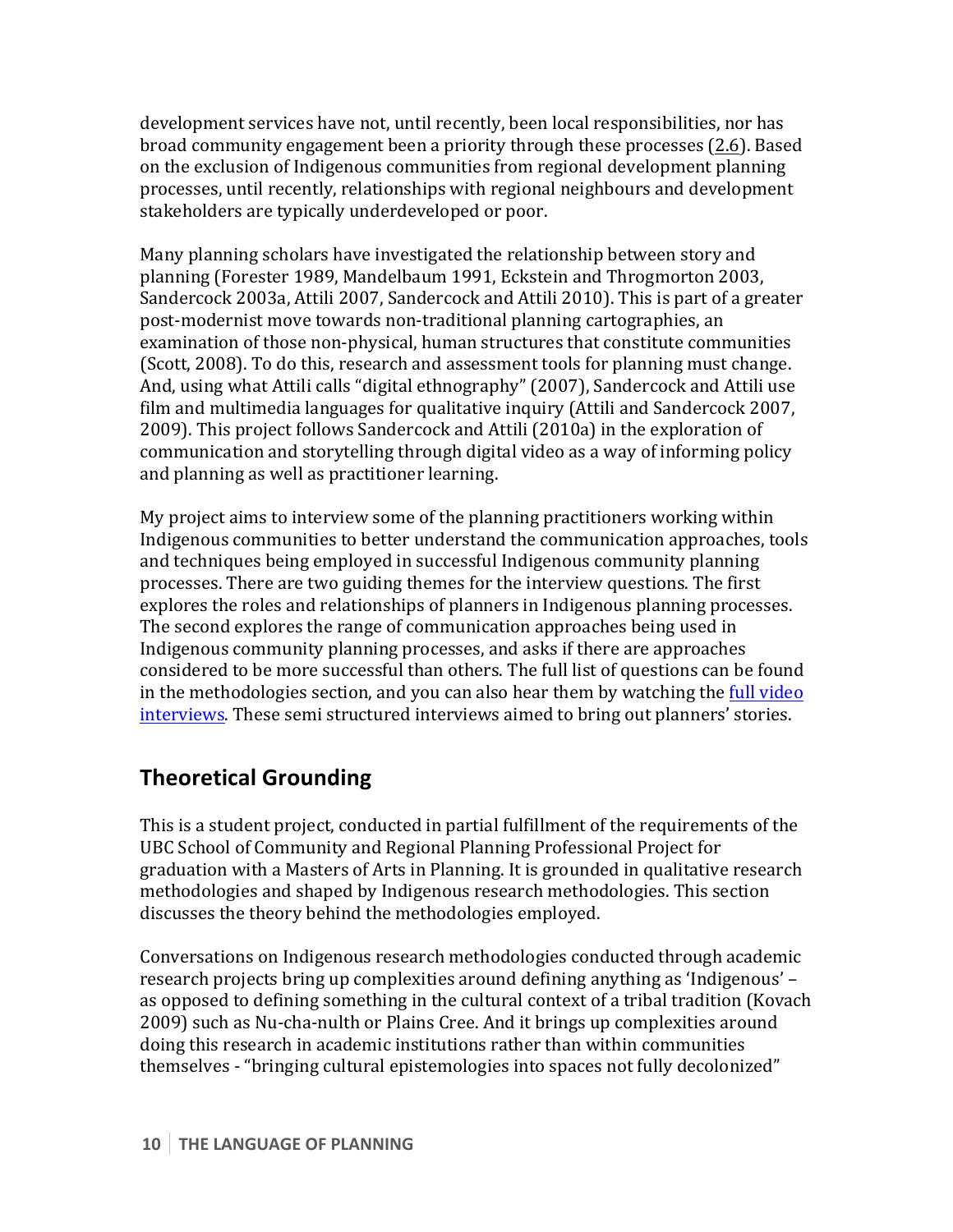(Kathy Absolon in Kovach 2009: 149). The following sections offer a description of the research background and theoretical influences.

### **Academic Research**

The academic tradition is rooted in Eurocentric discourse. Academic research also has a strained history with some Indigenous communities and individuals who have not seen benefits of the research. So why conduct Indigenous research through an academic institution? Many Indigenous researchers have decided to work through educational institutions to change them. Kirby identifies that "the question of who produces knowledge and uses knowledge is central to understanding how power is created, taken, or maintained" (Kirby et al., 2006: 1). Many Indigenous researchers see education systems and knowledge production centres as places where Indigenous voices can make a difference for Indigenous communities (Kovach 2009, Smith 1999). Linda Tuhiwai Smith explains that colonizing theories can be reframed to better describe and engage Indigenous communities (Smith 1999:38). This project seeks to bring Indigenous community perspectives into knowledge production centres to influence planning theory and practice.

#### **Indigenous Experience**

Because defining Indigenous peoples (by blood quantum, by the race of one's father) has been a colonizing activity in Canada since the Indian Act of 1876, discussions around "what is Indigenous?" are significant to and frequent in any work with Indigenous communities (Lawrence 2004). A gendered and state-defined meaning of 'Indian' persists in Canadian law, creates jurisdictional disputes and has had physical effects on people with Indigenous heritage and their dependents in relation to healthcare, housing and educational opportunities (Baloy 2008). When Indigenous community advocacy pressure forced legal change to this Canadian policy, Bill C-31 then restricted any child of mixed heritage whose mother was Indigenous from gaining status under the law. Today it is the grandchildren that are disenfranchised (Laval and Lavell 2006: 192). This example of a small change over a long period of advocacy clearly identifies the challenges associated with using legal recourse as a means for social change. Garroutte explains that identity must stem from a relationship to a community, a recognition from that community as being part of it and a role, or a certain degree of responsibility to that community, in other words there is a twofold aspect of 'being' and 'doing' (Garroutte 2003:118) to Indigenous identity. This project does not offer a specific definition of Indigenous, recognizing that a description of an individual's roles and relationships in a community, as well as their self-identification is what is most important for research in community planning.

It is important to recognize the diversity of backgrounds and communities captured under the term Indigenous, while recognizing that there are some unifying beliefs between communities, justifying the general term. According to Benita Lawrence, there are shared experiences worth discussing as 'Native experience', one of which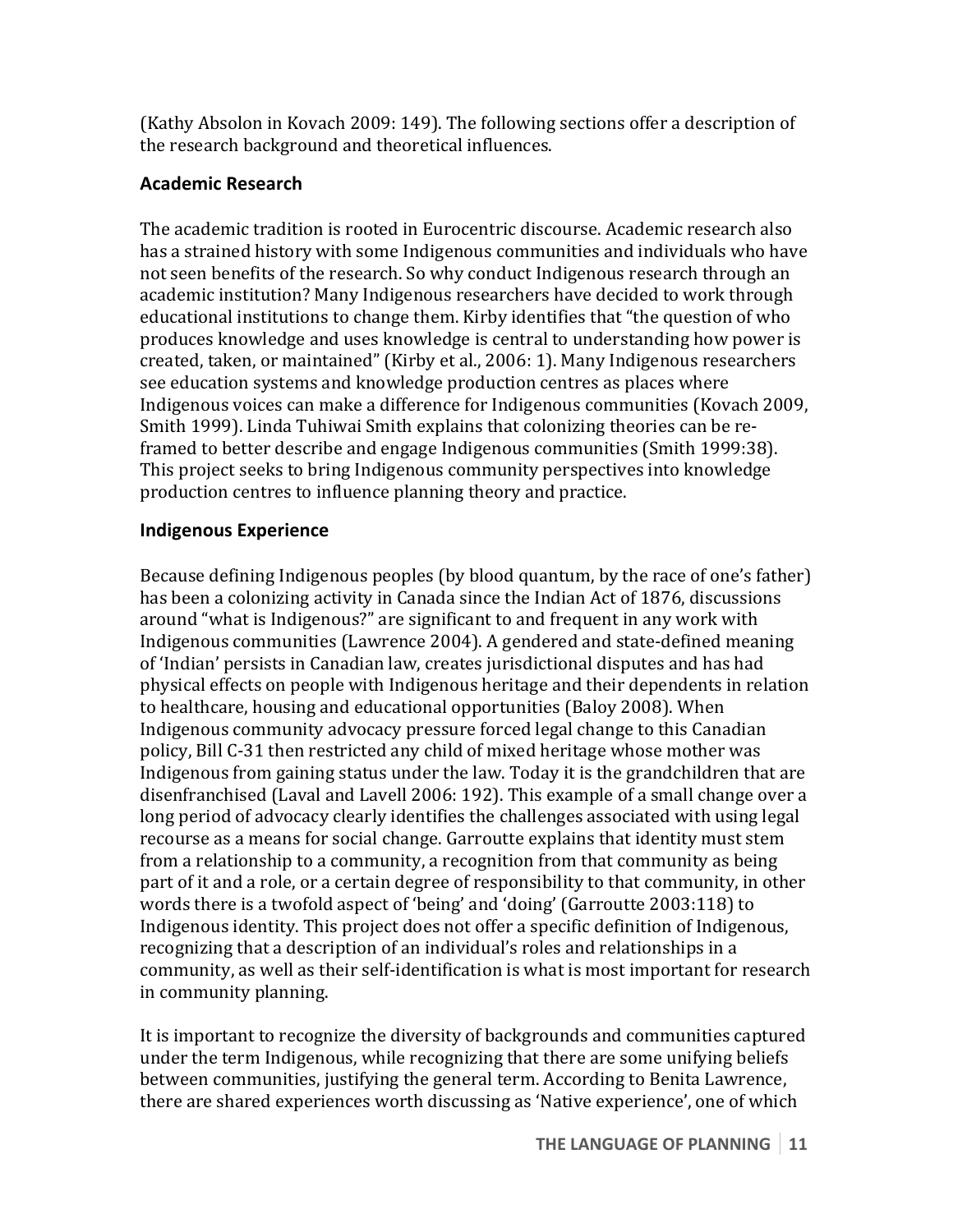*is* a multicultural or blended-histories perspective (2004: 101). Lawrence's purpose for using the concept of 'Native experience' is to unite Native identity to "bring about the possibility of working together for common goals as Indigenous communities" (2004:101). In this project the term 'Indigenous planning' is used for much the same reason, to support the community partnering process that is already ongoing in BC (Comprehensive Community Planning Workshop, 2011) for increased discussion between Indigenous communities on planning approaches. This project aimed to include community planners with diverse background working with Indigenous communities. The idea behind interviewing planners with experience working in Indigenous communities was that it allowed some flexibility for research participants to identify themselves in the interview in whichever way they felt most comfortable.

#### **Qualitative Research and Indigenous Methodologies**

This research is situated within the "relational qualitative" (Kovach 2009, Wilson 2008) research traditions whose research design sees the research process as an opportunity to build relationships, and share knowledge through story (Perkes 2006, Archibald 2008). Kovach explains that, "Indigenous methodologies can be situated within the qualitative landscape because they encompass characteristics congruent with other relational qualitative approaches (e.g., feminist methodologies, participatory action research) that in the research design value both process and content. This matters because it provides common ground for Indigenous and non-Indigenous researchers to understand each other" (Kovach 2009: 30). I see "relational qualitative" research traditions to be important areas of intersection between qualitative research and Indigenous epistemologies. Both contemporary research traditions place high value on relationship building, reflexivity, stories and community benefits. These shared values suggest that the "emerging concept" of Indigenous community planning and qualitative research traditions have a lot to offer one another.

One way qualitative research shares common ground with Indigenous research is they both "stress the socially constructed nature of reality, the intimate relationship between the researcher and what is being studied, and the situational constraints that shape the inquiry" (Denzin and Lincoln 2003:13 in Kovach 2009:30). The "reflexivity" of both research methodologies encourage the researcher to expose the relationships that frame the research process. They "demand that researchers be continually aware of their own biases as a means of consistently locating themselves in the research" (Rossman and Rallis in Kovach 2009: 30). Other common ground is the use of story, and unstructured or semi-structured interviews to gain perspective on the context driving the research participant responses. Positioning yourself in research and capturing the responses to qualitative interviews is always a research challenge. For this reason, I see discussions on research/communication technologies (Aberley 1993, Brody 1982, Sandercock 2010b) as a space where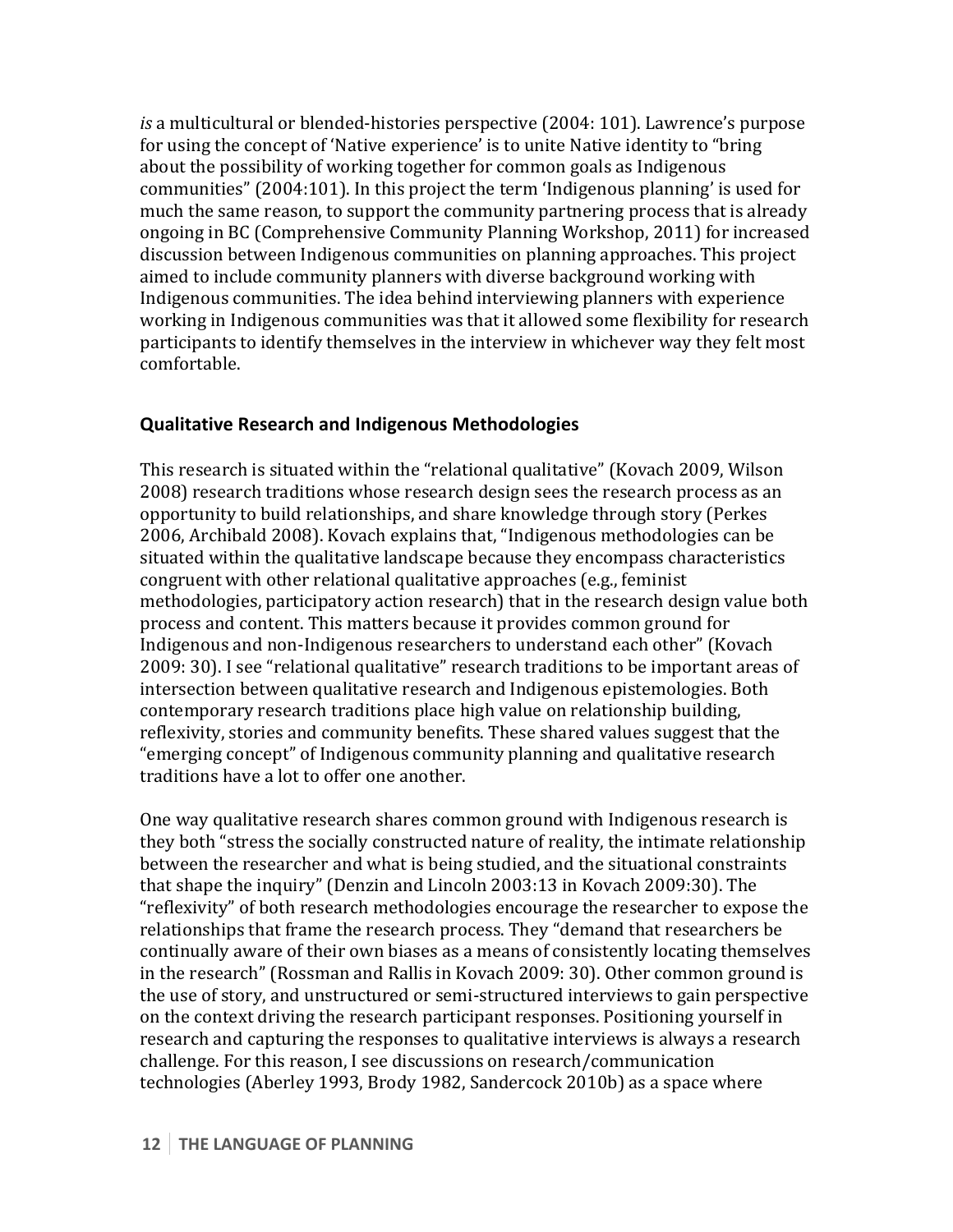Indigenous theory and research can easily speak to qualitative theory and research within the planning context.

#### **Indigenous Research Methodologies**

According to Jojola (2008), Grant (2006), and Kovach (2009) the strong value placed on relationships is embedded in the Indigenous worldview. When UBC Longhouse Elder in Residence Larry Grant spoke about research and education protocols at the UBC Longhouse, he said "it's all about relationships" (2006). When relationship building is the research focus, it calls for working relationships with participants that precede, and will outlast, the research. Menzies suggests that western notions of credibility focus on methods and Aboriginal epistemologies focus on relationships (Appleford 2006). In her book, *Indigenous Research Methodologies*, Kovach calls doing relational research "within the value miyo-wîcêhtowin, meaning 'having or possessing good relations' (Cardinal and Hildebrant, 2000: 14)" (Kovach 2009). The research process should support good ongoing and future relationships with research participants.

In oral tradition, stories can never be decontextualized from the teller. They are active agents within a relational world, pivotal in gaining insight into a phenomenon (Kovach 2009:91). Storytelling is a way of communicating that maintains relational information. It also promotes the internalization of issues in a community context. In oral mediums, live interaction and relationship building is fundamental to the maintenance of meaning (Bogatyrey and Jakobson 1985: 35). Storytellers will choose stories that address the concerns of the audience, and may change aspects of the stories to help make them understood (Appleford 2005: 40). Storytelling is a traditional structure in Indigenous culture, and Manossa asserts that "the sharing of cultural knowledge through storytelling is something that occurred prior to contact and preserves today and continues to shape the realm of Native performance Culture" (Appleford 2005:124). Drew Hayden Taylor explains that "A single story could have metaphorical, philosophical, psychological implications" (Appleford  $2005: 61$  and that by taking a story out of context, important content may be lost relating to the deeper meanings. By conducting interviews that ask about specific stories in community development, this project hopes to offer an intimate discussion of issues in Indigenous planning from a relational perspective.

Many Indigenous researchers explain the importance of understanding and explaining your relationships, role or "positionality" within community research (Smith 1999, Medicine 2001, Kovach 2009). Beatrice Medicine describes how her community role affected what could be "known" about her people. She notes that "it was only after ten year of marriage and producing a male child that I was included in "womanly" spheres"  $(2001:6)$ . Medicine demonstrates how an individual's role in Indigenous community affects their ability to participate in aspects of Indigenous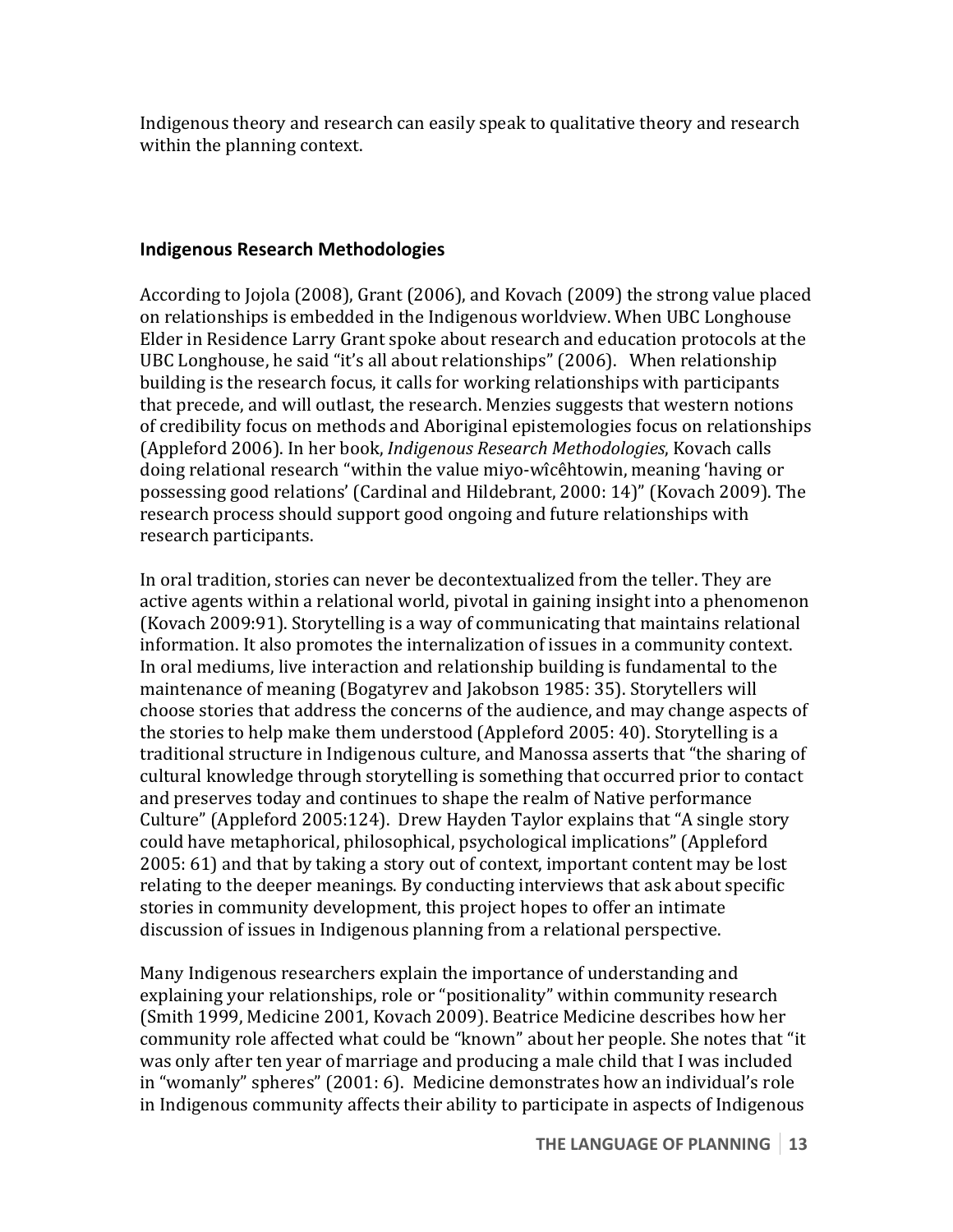culture. Moreover, this illustrates the difficulty that an outsider doing research would have in trying to come to a thorough understanding of community values and cultural practices. This researcher would have only her own knowledge systems to interpret something outside itself. To explain and make clear one's position as a researcher, one's role in a community and the intended audience for the research is to validate the research by exposing its strengths and limitations.

Borrows suggests that understanding a researcher's positionality is as important in historical and legal research as it is in Indigenous research  $(2001)$ . Borrows  $(2001)$ cites leading ethnohistorian, Bruce Trigger: "Historical records can be interpreted only when the cultural values of both the observer and the observed are understood by the historian." The prologue and the acknowledgements offer a description of my role, relationships and positionality in this research following (Kovach 2009).

#### **Research Tools and Epistemologies**

The research tools employed should support the "value miyo-wîcêhtowin" (Kovach 2009). Kovach and other Indigenous researchers use unstructured interviews or sharing circles to replace focus groups (Graveline 2000). Research methods are employed to allow space and time for relationships to be built and for themes to arise that will direct research towards foci of interest to community members.

Kovach describes that Indigenous research often engages research participants with existing relationships to the researcher following the "relational qualitative" approach (95: 2009). The interviews conducted for this research were designed to initiate and develop relationships with communities of Indigenous Planners with existing relationships to the researcher and to SCARP. The inclusion of the full interviews was meant to kick start future student-planners' relationships with those planners by offering an introduction to the community contexts and the relationships surrounding the planning processes.

Because stories are being facilitated from research participants in a specific context and being cited in this research context it is important to the integrity of the "qualitative relational" research methodologies that the participants check and approve the transcripts of the stories and the use of those in the research context (Kovach 2009:96). Greater understanding of community contexts is offered through the use and inclusion of the full video interviews in the project. This paper along with the video interviews make up a mixed-methodology research presentation common to Indigenous research methodologies (Kovach 128: 2009, Borrows 2012). Both Borrows and Kovach talk about how they were able to include stories for "interpretive analysis," a methodology common to Indigenous cultural learning practices as well as the expository writing necessary to satisfy academic standards.

#### **Oral History and Digital Video**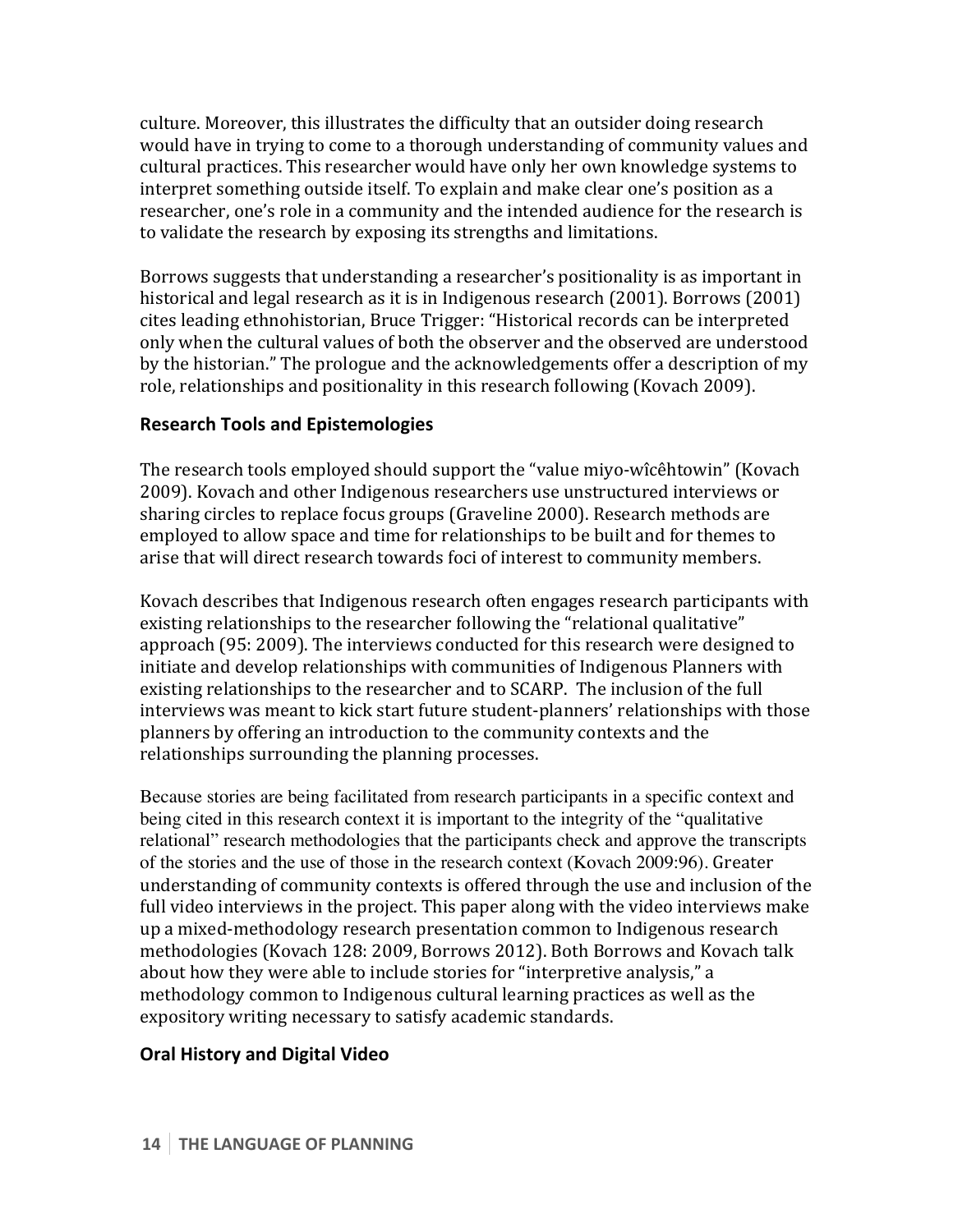A story differs from an explanation in that stories do not involve passive consumption of the values therein. This differentiation between communication approaches is important to the conversation on appropriate communication approaches in an Indigenous planning context because of the widespread understanding in Indigenous communities that "learning has to come from doing, not intellectualizing" (Mander 1991:110). This is the thinking behind including the full video interviews – that encouraging the active consumption of stories will offer the reader an important kind of learning. But do digital stories really preserve that active consumption of a story, or that interaction element? Julie Cruikshank observes that no form of communication is a neutral carrier of knowledge (Cruikshank 1998:49), each media form carries a history and some ground rules for communication. With that understanding, this research seeks digital solutions to challenges around dispersed populations of planning students and Indigenous communities while recognizing that digital interviews cannot replace the face-toface relationship building.

This interview-based project is shaped by discourse on Oral History research methodologies (Perkes 2006). It is a qualitative approach to data collection that promotes a more personal connection and seeks to offer the audience a greater understanding of community context within the research results. My research findings are presented using the Interactive Transcript viewer (IVT) to encourage students' exploration of the full interviews. These allow for reflection on both the context and process of the interviews. Kovach offers some support for this approach within Indigenous inquiry traditions, "Analysis for the learner is the task of the learner, not necessarily the researcher." She continues, "if we choose to write our research findings then we must choose content that honours them" (Kovach 2009: 125). Following other planning scholars that have chosen digital video as a medium to honour the context and complexity of community stories (Sandercock 2009, Hallenbeck 2010b), I encourage you, reader, to explore the attached interviews.

### **Research Methods**

Many community planners talk about the importance of relationship building to the planning process (Forester 1989, Sarkissian 2009, Healey 2010, Jojola 2008, Porter 2006, Sandercock and Attili 2012) and the role of story to community development processes (Sandercock 2003, Sandercock and Attili 2010). This project aims to connect planners with diverse backgrounds and a range of experience levels including students and professional planners using digital stories.

This project focuses exclusively on those planning practitioners who have experience working with/in Indigenous communities. The justification for focusing on planning practitioners working within Indigenous communities is that Comprehensive Community Planning (CCP) within Indigenous communities is a recent phenomenon in B.C., (since 2005) and much can be done to reflect on and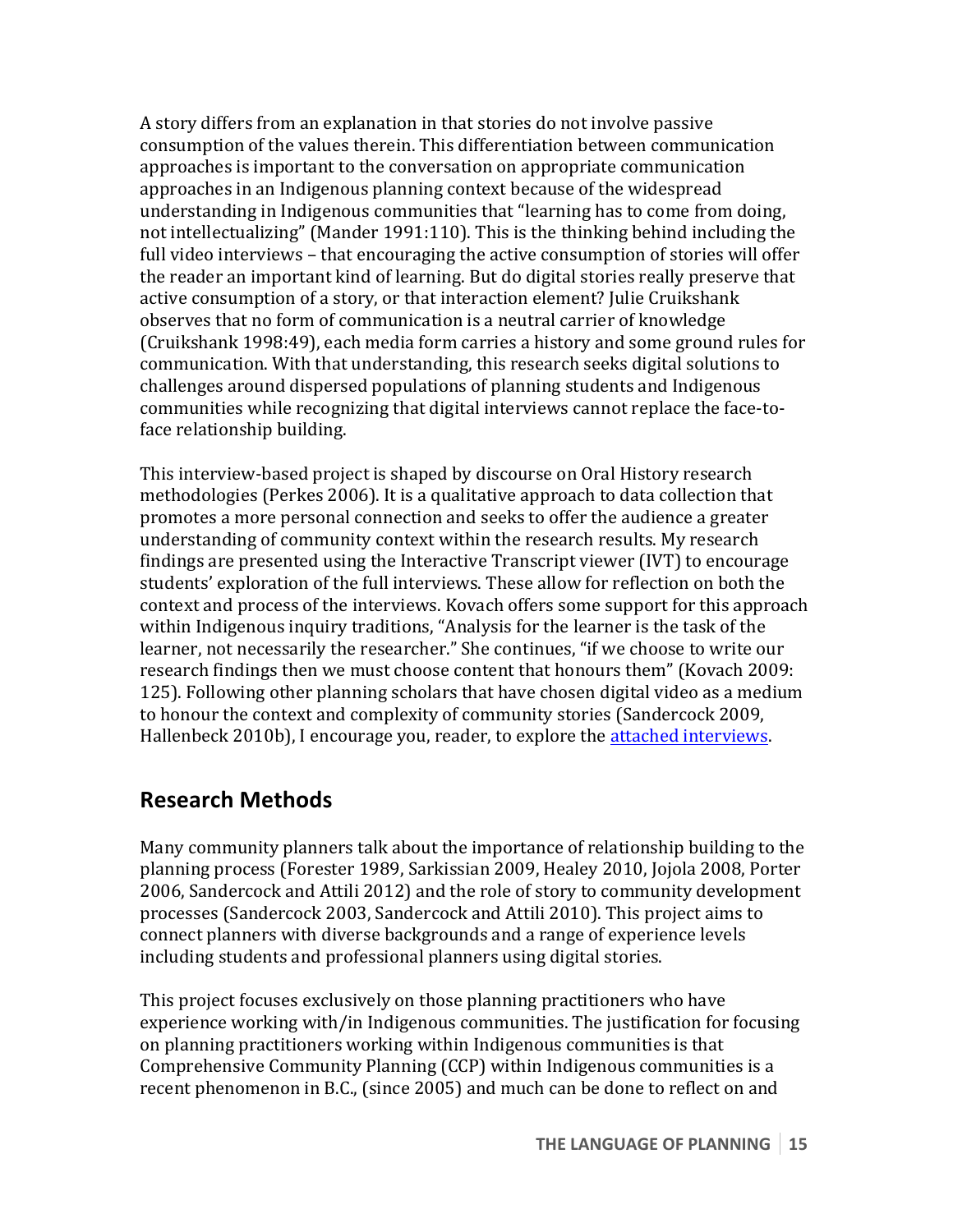compile successful approaches to communicating community values and incorporating them into the planning process. This project will focus on the communication tools, techniques and approaches for successful planning processes within Indigenous communities.

The interviews lasted between 30minutes and 50 minutes. The research participants had the choice between a video interview, audio interview, or written notes without a recording. The majority of the 10 research participants chose a video interview. The methodologies for collecting primary data were qualitative and interview-based. This research used semi-structured qualitative interviews using five or six guiding questions defined previous to the ethics review board application:

- Who are you, and what do you do?
- How do you see your role as a community planner working with Indigenous communities? How do you interact with the community? Is there a metaphor that describes your role in a process?
- What different communication tools and approaches are employed through your community planning work?
- Can you describe in detail for me one project that best illustrates your use of a communication skillset/toolkit? (If you prefer not to name the community, you can create a fictional name...)
- What tools and approaches in your experience can be described as communication "best practices" in community planning processes with Indigenous Communities?
- Has there been a change in communication tools and practices in the community from when you began working with the community planning team?

Potential research participants were identified as individuals who have an interest in speaking about issues in Indigenous planning, or who have previously been in contact with the researcher regarding issues in community planning within Indigenous communities. A contact letter explaining the project was sent to any such individuals. Through the snowball method, other practitioners were identified, contacted and offered an opportunity to participate with the intent of broadening the base of participation by contacting those with a probable interest in participating. Participants interested in hearing more about the project were given further information. If individuals decided to proceed as participants in the research they were invited to come to UBC campus at a time of their convenience for an interview and were given the options to have an interview in their place of work. Using the snowball method, equal representation of interview participants (Indigenous to non-Indigenous and male to female) were contacted, but slightly uneven research participant representation was attained in the data collection. Even representation was sought because incoming students to the Indigenous planning program will have more or less even representation and this project is intended primarily for their use.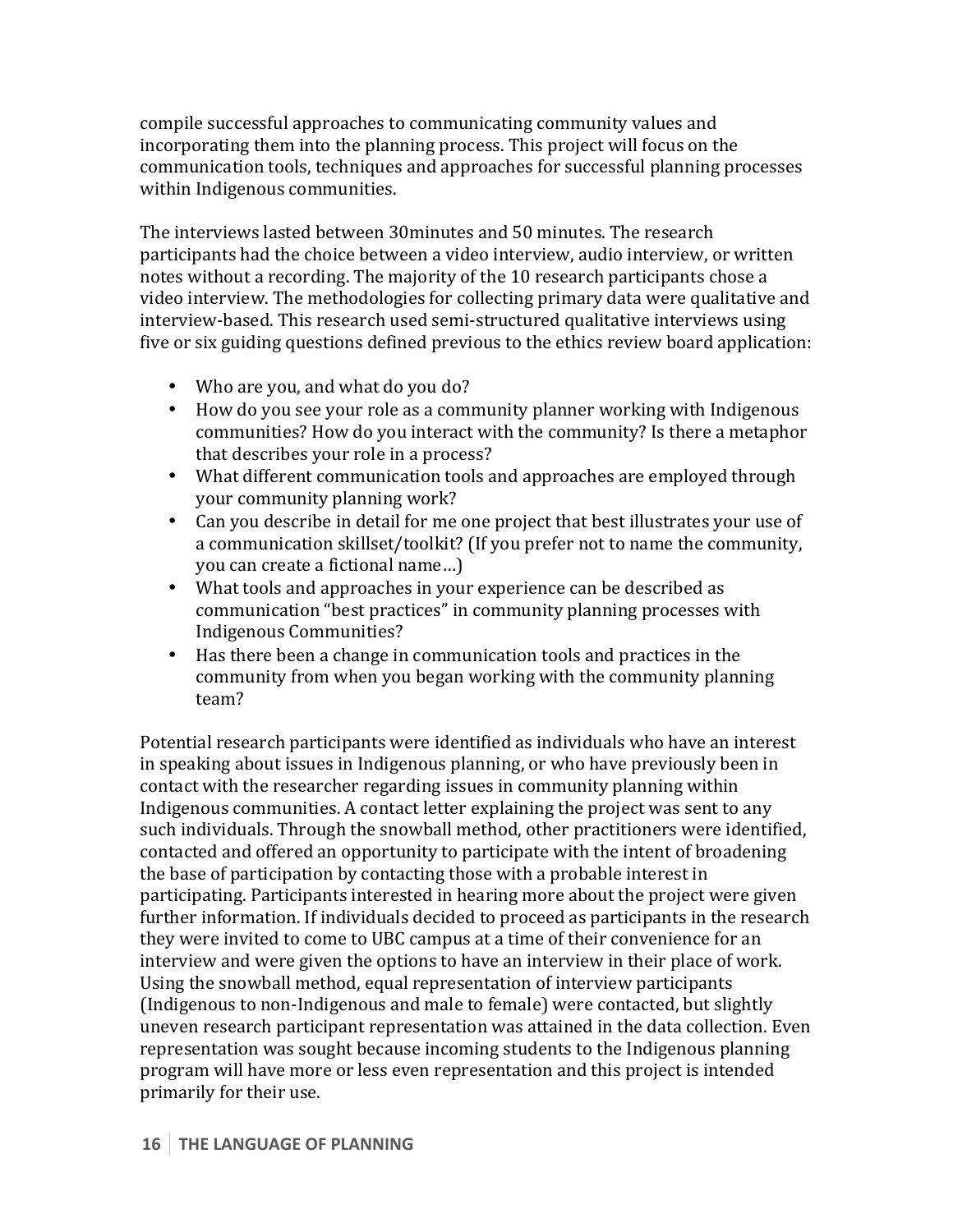Interview participants were given copies of the record of their participation (the interview video and audio recordings and the interview transcript) to approve for use in the project. The participants were reminded that they were welcome to retract their participation in whole or in part at any time before the final draft was submitted. Each of the participants were also asked over email to identify aspects of the interview they particularly hoped to be included, though none specified specific aspects. Participants were also invited to pre-screen the edited video portion of the project which included their participation and could request modifications or could withdraw their participation from any use before it was released.

The research is presented both as a report, and as a bundle of video interviews. The full interviews are presented in the final project to ensure that the context for the questions and the answers were available to interested audiences. An edited video was produced because it is an accessible format in which to introduce discussions on communication approaches and planning in Indigenous communities. Furthermore the edited video portion is meant to introduce the audience to the research participants and inspire interest in considering more of each of the full interviews included here.

The data processing stage began with the transcription of the video interviews. In that process, some initial themes were identified in the responses to the questions. These initial themes were presented in the form of a video introduction to the interviewees and to the research questions and context. Next, the transcripts were timed to align with the interviews using the IVT software. Further themes from the interviews were identified through the IVT software search function  $-$  searching either question by question or searching for specific words and phrases I had flagged in the initial theme identification process. Finally, quotes chosen for the Research Findings and Analysis section of the report were hyperlinked to the full interviews so that readers could choose to watch the interview segment with the research participant and continue listening if they so choose.

## **Limitations**

This research has not been conducted from a tribal perspective, in that it considers community planning experiences across Indigenous communities in BC from an "Indigenous" perspective. This means that the spiritual and cultural aspects of Indigenous community development are missing or may be misrepresented in this research. Garroutte explains that the nature of western discussion "strips Native intellectual traditions of the spiritual and sacred" (Garroutte 2003:103) which is central to Native philosophies. However, bringing those elements into discussions on Indigenous communities requires special involvement from researchers to both "enter tribal philosophies" and "enter tribal relations" (Garroutte 2003:107). This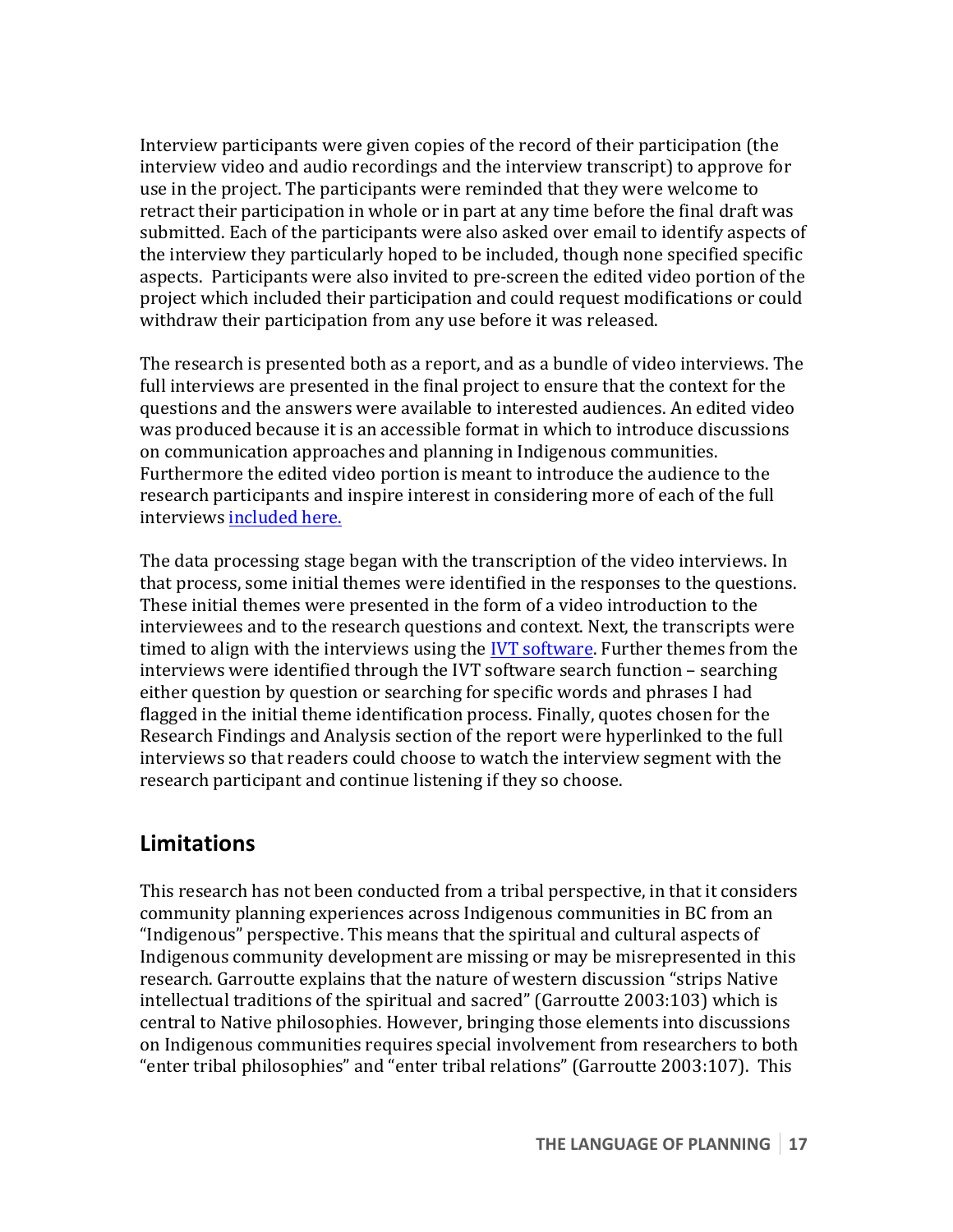research has clear limitations in that it does not work from the spiritual and cultural community knowledges on community planning.

Though this research was shaped by Indigenous research theory and methodologies, it has its firmest roots in qualitative theory. This research is not founded in a distinct cultural tradition, does not have a strong relationship-building focus or have strong community involvement in the research process, and does not create great benefits for Indigenous communities (Kovach 2009, Kirby 2006), except perhaps indirectly, or in the longer term, in its role as an educational tool preparing planners to work more knowledgeably with Indigenous communities. This qualitative inquiry, prepared primarily for students, presents limitations around its applicability to practical and day to day Indigenous community planning challenges and learning.

This research project does not include a balance of urban and land based community perspectives. It especially does not involve a comprehensive discussion of the communication approaches used by Indigenous planning practitioners in urban Indigenous communities. Though there are important ties between individuals living in the city and their Indigenous communities (Ramirez, 2007), some of the community building challenges faced by Indigenous communities in cities are different than those faced by land based communities. Today, over half of Indigenous Canadians live in cities (Statistics Canada 2006) and they are concerned about community planning issues that affect them and their home communities. As one of these interviews clearly indicates (10.8) there may be very different roles for Indigenous planners in urban Indigenous communities. Perhaps that is a topic for another or many research projects.

# **Research Findings and Analysis**

This section requires some extra effort on the part of the reader. My research findings are presented using the Interactive Transcript viewer  $(IVT)$  to encourage audiences' exploration of the full interviews. If you, reader, have made it this far without viewing a linked video page, this is the part of the paper in which you check it out.

Being a non-Indigenous planning student, I do not offer an authoritative voice on communication approaches in Indigenous planning processes. For this reason I have presented my research findings in an interactive format. Trusting that readers will explore the full interviews, and draw from them their own understandings, I present the full video interviews as an important part of this project's analysis section. Kovach explains, "the process cannot be separated from the product  $[...]$  making meaning within Indigenous inquiry demands this much" (2009: 125). I have presented a little about what I found interesting from the interviews in order that the readers of this document will be enticed to listen to each linked segment of the interviews, and continue listening and exploring the theme.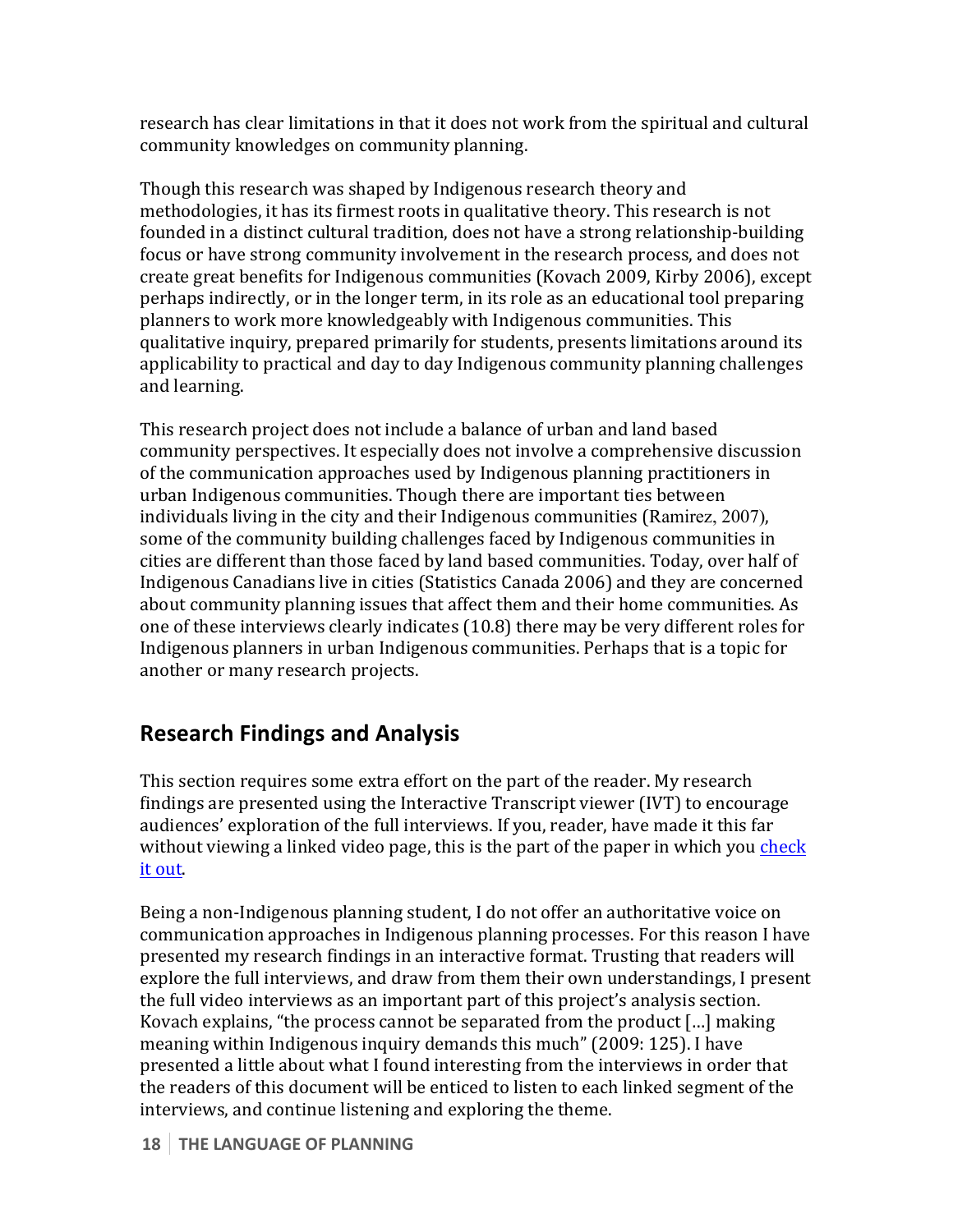The research participants have a lot to offer, and my analysis may not be the best or only understanding that can be gleaned from these rich interviews. Below are some of my thoughts on the responses to the interview questions. These are meant to kick start your exploration of the full interviews, so don't feel bad if you don't make it back to the paper right away! To see the clips, first open the IVT (using a web browser like FireFox). Explore the interviews on your own using the menu and the chapters list, the transcript search function, or consider the links I present. By clicking on the "play list" button to the left of the IVT you will be able to copy and paste the clip numbers (the underlined numbers ie,  $1.1$ ,  $3.16$ ) into the play list. When you push "enter" you should get a list of clips to explore that resonate with each of the following themes.

### **A Planner's Role in the Planning Process**

I was challenged by the question of a planner's role in a planning process – apparently for good reason. In response to the question "*How do you see your role as a* community planner working with Indigenous communities" the research participants identified a huge range of roles. No participants identified one specific role for a planner in a planning process, and many identified that it depends on the community context  $(3.16, 7.14, 7.41, 6.30, 9.8, 9.18)$ , what the community has asked of you  $(8.9, 3.16)$ , and requires constant adaptation to the process and community responses to that process (3.35). Common responses to this question were that planners often play the role of:

- Bridge  $(4.9, 10.10, 2.4, 3.50, 8.18)$
- translator  $(7.36, 8.27, 3.49, 4.32)$
- relationship builder or connector  $(4.5, 4.9, 6.46, 7.7, 8.11, 8.54, 9.14, 9.21,$ 8.9)
- capacity builder  $(6.32, 6.37, 7.5, 7.9, 10.10, 3.5)$
- Capacity validator  $(3.11)$
- leader  $(4.19, 8.14, 7.5)$
- facilitator  $(3.7, 4.19, 5.8, 6.7, 7.5, 8.2)$

The next question looked in greater depth into a planner's role in a community planning process<sup>7</sup>. It asks research participants to *think of a metaphor that describes their role or roles in a planning process*. This was a hard question for most participants, and most participants brought only one metaphor forward in response (in contrast to the role question). Often the metaphor exposed a role that was not mentioned in the first question. They included:

• A tightrope walker  $(4.31)$ 

 

• A messenger, a translator, an Actor  $(7.36)$ 

 $7$  This question is modeled after interview questions designed by Aftab Efran for the SCARP facilitation course.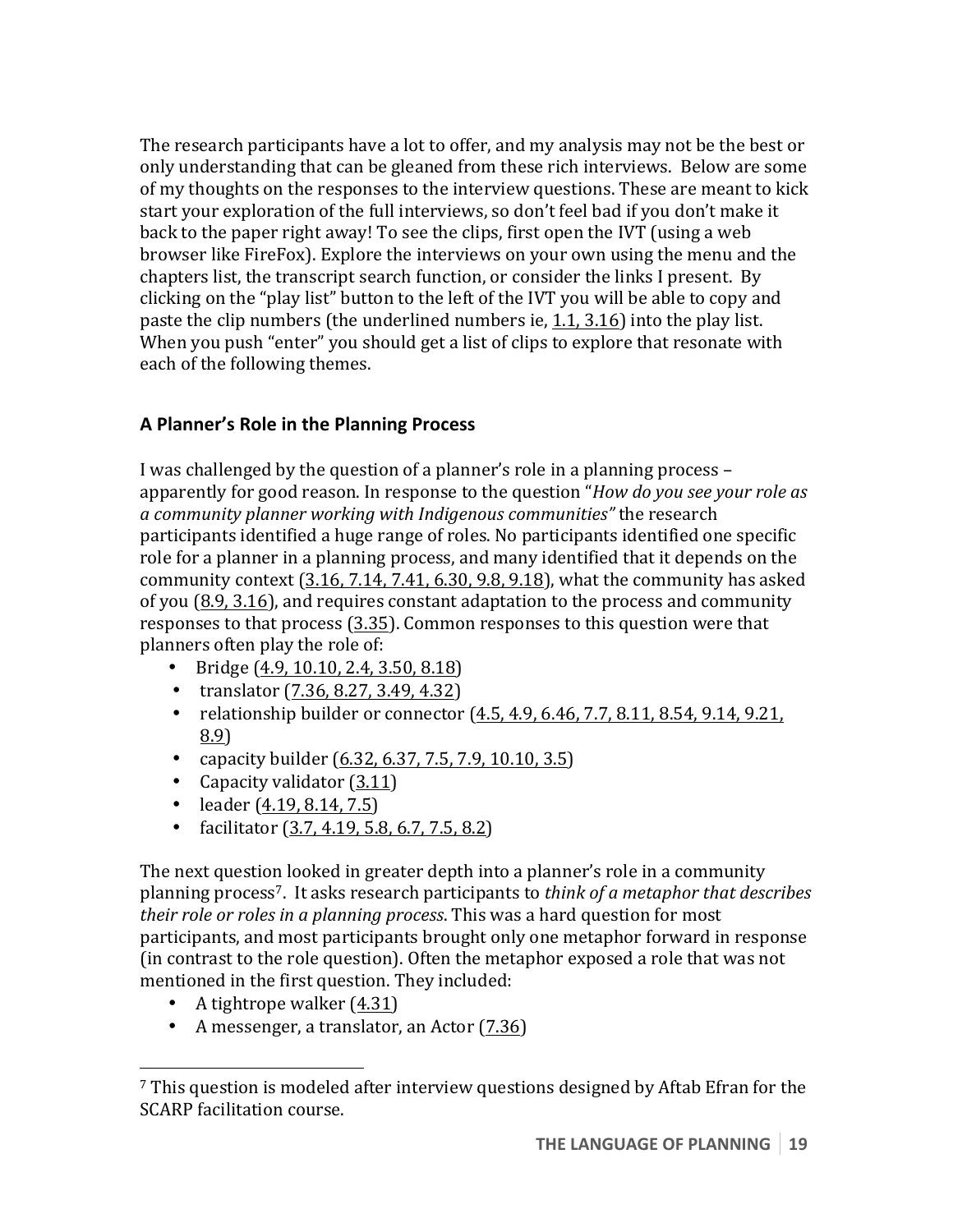- An Artist  $(6.18)$
- The moving parts of a machine  $(5.9)$
- Taping my mouth shut  $(8.15)$
- The subtleties of different leadership roles  $(8.14)$ .

Overall, these interviews identified the huge range of roles for planners in a planning process, some of which were only subtly different from one another. Many of the roles were "bridge building," "translating" or "connecting" roles demonstrating one important aspect of a planner's role in a process. Many of the interviewees explained that being responsive to the role that is required in different planning processes was an important part of planning successfully.

#### **Communication Approaches**

This question was asked in a really broad way, and asked slightly differently in every interview. The question was loosely framed to ask "What different *communication tools and approaches are employed through your community planning work? So, how do you communicate to communities, and how do you get information from communities into the planning process?"* The participant responses shared two common themes: the importance of face to face communication and the importance of responsiveness to community feedback on the part of the planner. The importance of and the reasons for face-to-face meetings were outlined explicitly by the majority of research participants  $(2.10, 2.32, 6.30, 3.16, 4.10, 4.12, 8.49, 10.16,$ 9.21, 5.13). The second theme identified by the majority of participants was that the communication approaches should be responsive to the community context, and not be pre-fabricated (2.9, 6.30, 6.38, 3.37, 3.49, 7.16, 7.41, 7.30, 8.47, 8.49, 4.22, 4.32, 5.13, 9.53, 10.62). Most of the interviewees explained that they used a variety of tools ranging from multimedia to meetings but spent the most time talking about the face-to-face, and the relationship building process. The other thing that became clear through the answers to these questions was that cookie-cutter processes were unpopular. Each explained how important it was to listen, and be responsive to the community's communication needs.

### **Communication Challenges**

Participants were asked to identify "*a* time when communication was a challenge in *the planning process.*" This question was intended to facilitate stories from when these interviewees were just starting out in planning work, around communication challenges in Indigenous planning processes, and how they dealt with them. This question tries to identify some of the challenges planning students will want to prepare for or have the skills to handle. But it also identifies specific community contexts and gives some background to the roles and relationships of the planner in the community process.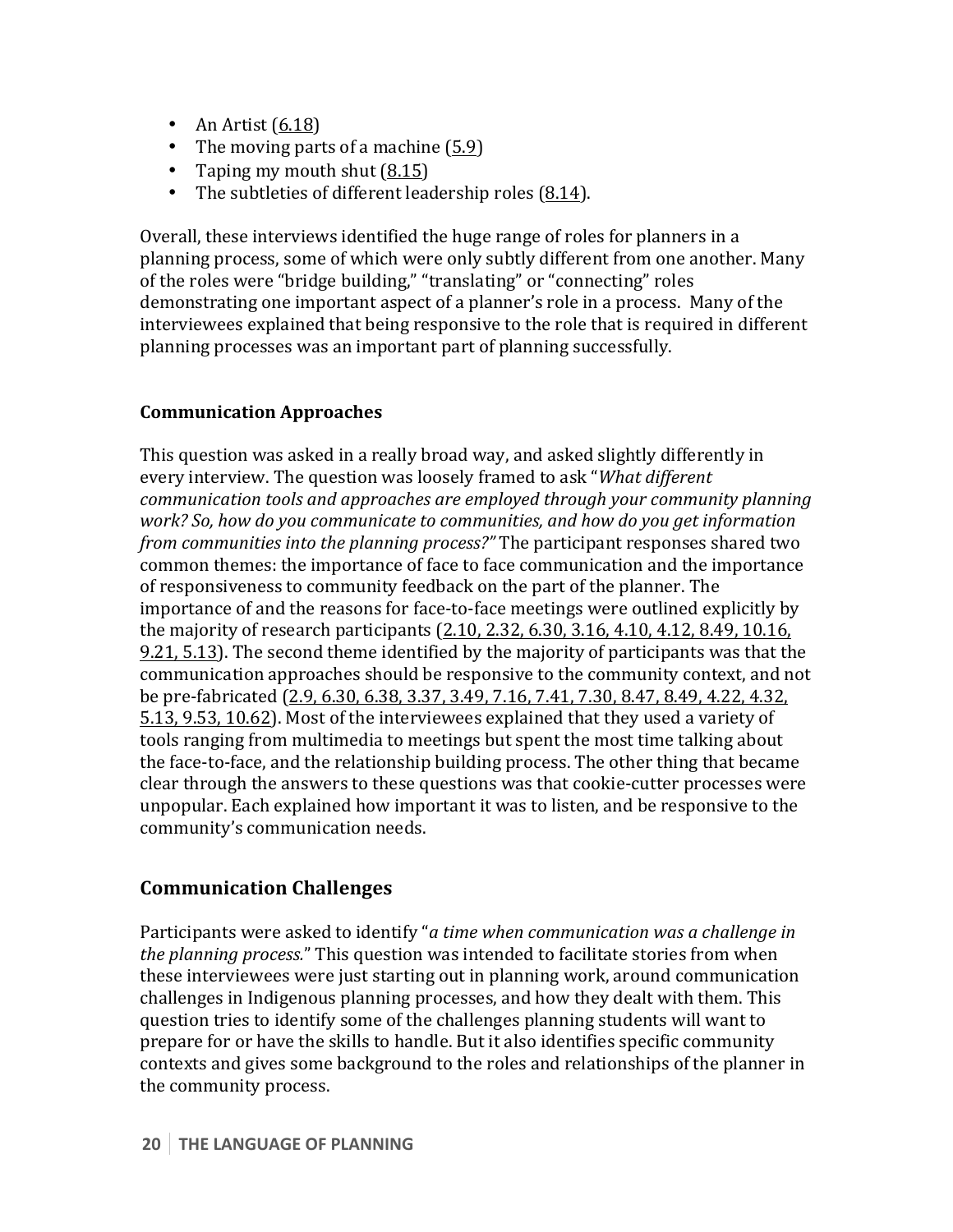Jeff shared a story about a meeting with Elders that (unbeknownst to him) was planned as a traditional feast (3.21). Jessie Hemphill shared a story about when she was leading a process, and trying to work with some of the tools and toolkits prepared for community planning initiatives. She found that for her community, a less structured approach (led by a strong facilitator) went a lot smoother (4.22). Jess Hallenbeck shared a story about a surprise 4-5 hour conversation with a community leader  $(9.60)$ , and though it was a challenge, it set up the project partnership very well. Andrew identified the challenges associated with having a population that is spread out  $(2.31)$  and how that does affect the communication tools that work. Robyn talked about "engagement burnout" in small communities who have been involved with a lot of approaches that did not resonate with them (5.36). A few participants identified times where there was disappointment over low turnout, late turnout or turnout from only one demographic to meetings they organized  $(6.52, 9.55)$ . They also mentioned the important learning they gained from these moments. For example Chris became more aware that in his community, as long as people were kept well informed, they really trusted a small group of dedicated community members to work on the plan (6.53). Three participants talked about the challenges of trying to get people to work together between worldviews (8.29, 8.27). Three participants identified "fun" as a specific challenge for planning processes  $(4.15, 3.47, 8.18, 10.23)$  that is often not considered, but should be.

#### **Communication Change**

The question asking "*whether there has been a change in communication tools and practices throughout the process*," is trying to get at how communication changes over the course of a project and why. This question most often had participants explain how relationships are built with communities over time. It also opens the floor for a discussion around the end results  $-$  the successes or challenges  $-$  of planning processes. The participant responses to this question were largely that communication does change throughout a planning process (6.43, 5.41, 3.39, 3.45, 7.45, 8.33, 9.50). And that the process of relationship building (4.34, 7.45. 6.46, 10.24) and finding a common language (8.45, 5.45, 9.23, 7.52, 4.35, 8.54) are important parts of any planning process. Andrew explained that he felt communication approaches changed most when the community policy structure changed (2.18). He explained that once the Nation actually had responsibility and a say in land use planning process, this was the most marked change in how the community communicated. Nathan explained that it is partly the role of the planner to try changing the way that communities are communicating through the planning process  $(8.58)$ .

#### **Communication Best Practices**

In the interviews this question was very loosely framed, and was presented differently for each one of the participants. Generally the question asked about "*the*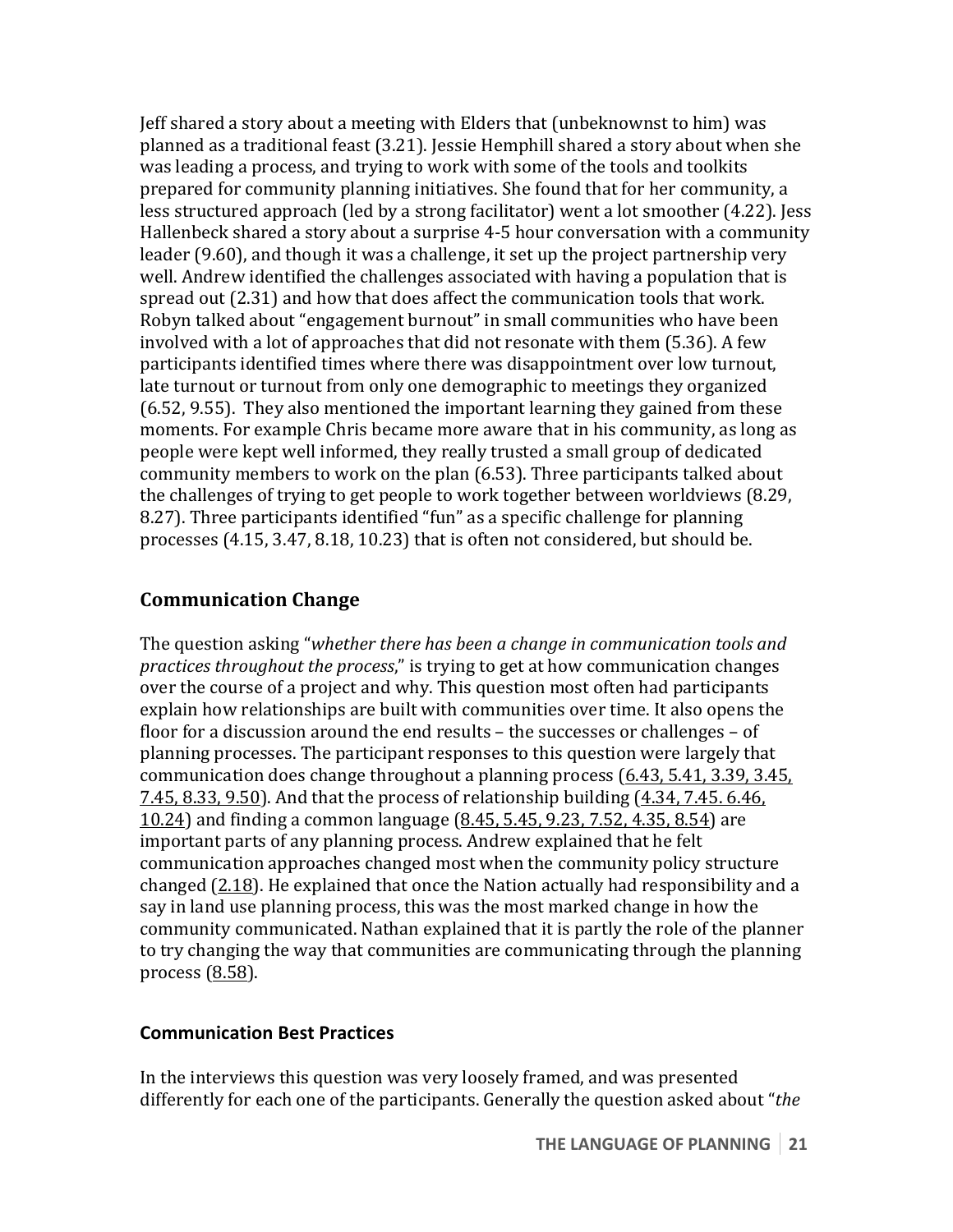*tools* and approaches that can be described as communication best practices with *Indigenous community planning processes*". This question did not generate many specific examples from participants, so was not as useful for understanding the context from which each participant was speaking. However most/all participants offered or agreed that there were no "best practices" in communication principles when working with First Nations communities in a planning process. It was all about listening and being responsive (7.24, 7.38, 8.27, 9.20, 9.25, 6.21, 5.18, 3.37, 9.52, 5.37).

## **Conclusion**

This research on communication approaches in Indigenous planning processes seeks to support planning students' exploration of their role in planning processes and how adaptive communication approaches can support successful community planning processes in Indigenous communities in BC. My analysis of the interviews supports the understanding of planning processes as relationship building processes, where ongoing consideration of the community context and the communication approaches employed were fundamental to successfully addressing community objectives. However, the real strength of this research lies in the reader's exploration of the full interviews for their consideration of the themes presented by the interviewees.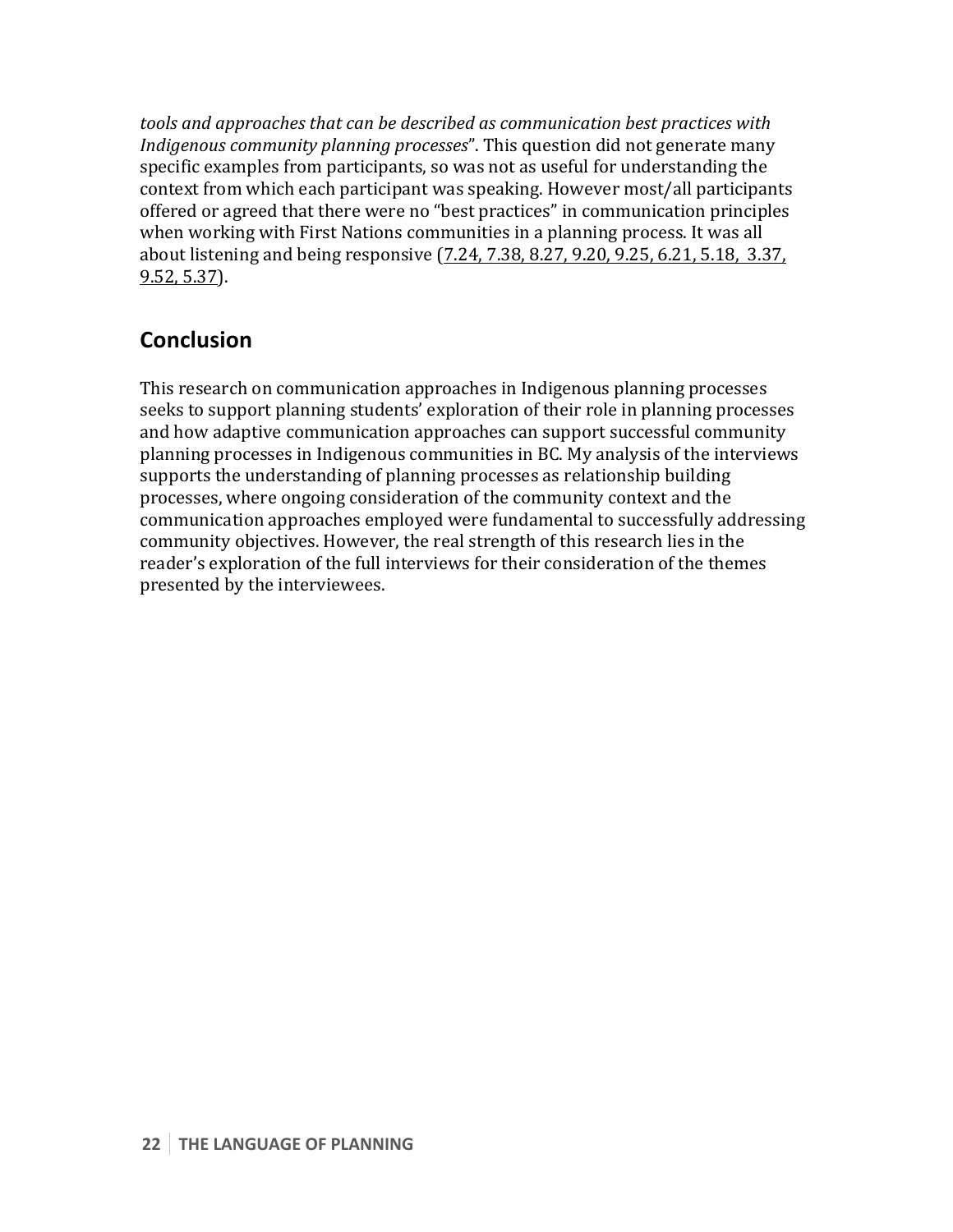## **References**

- Appleford, Rob ed. Aboriginal Drama and Theatre. Toronto: Playwrites Canada Press, 2005.
- Armitage, Andrew. 1995. *Comparing the Policy of Aboriginal Assimilation: Australia, Canada, and New Zealand.* Vancouver: UBC Press.
- Arnett, Chris. 1999. "Terror of the Coast: land alienation and colonial war on Vancouver Island and Gulf Islands, 1849-1863" Talon Books.
- Arnstein, Sherry R. 1969. A Ladder of Citizen Participation. [AIP, Vol. 35, No. 4, July 1969, pp. 216-224.
- Attili, G. 2007. Digital Ethnographies in the Planning Field. *Planning Theory and Practice* 8 (1): 90-98.
- Attili, G. and L. Sandercock. 2007. Where strangers become neighbours: the story of the Collingwood Neighbourhood House and the integration of immigrants in Vancouver. Montreal: National Film Board of Canada (50 minute) documentary)
- Auslander, Philip. "Liveness: Performance and the Anxiety of Simulation." *Performance and Cultural Politics.* Ed. Elin Diamond. London: Routledge, 1996. 196-213.
- Bogatyrev, Peter and Roman Jakobson. 1985. "Folklore as a Special Form of Creativity." The Prague School: Selected Writings 1929-1946. Ed. Peter Steiner. Austin: University of Texas Publishing pp 32-45.
- Borrows, John. 1997. "Between Water and Rocks: First Nations, Environmental planning and democracy" 47 Univeristy of Toronto Law journal pp417-468.
- Borrows, John. 2001. "Listening for a Change" The Courts and Oral Tradition. *Osgoode Hall Law School Osgoode Hall Law Journal*. Previously published online: The Delgamuukw/Gisday'wa National Process homepage
- Borrows, John. 2012. "(Ab)originalism and constitutional interpretation" Coach House, Green College, UBC, Vancouver. Thursday March 22.
- Brody, Hugh. 1981. *Maps and Dreams: Indians and the British Columbia Frontier.* Prospect heights: Waveland Press.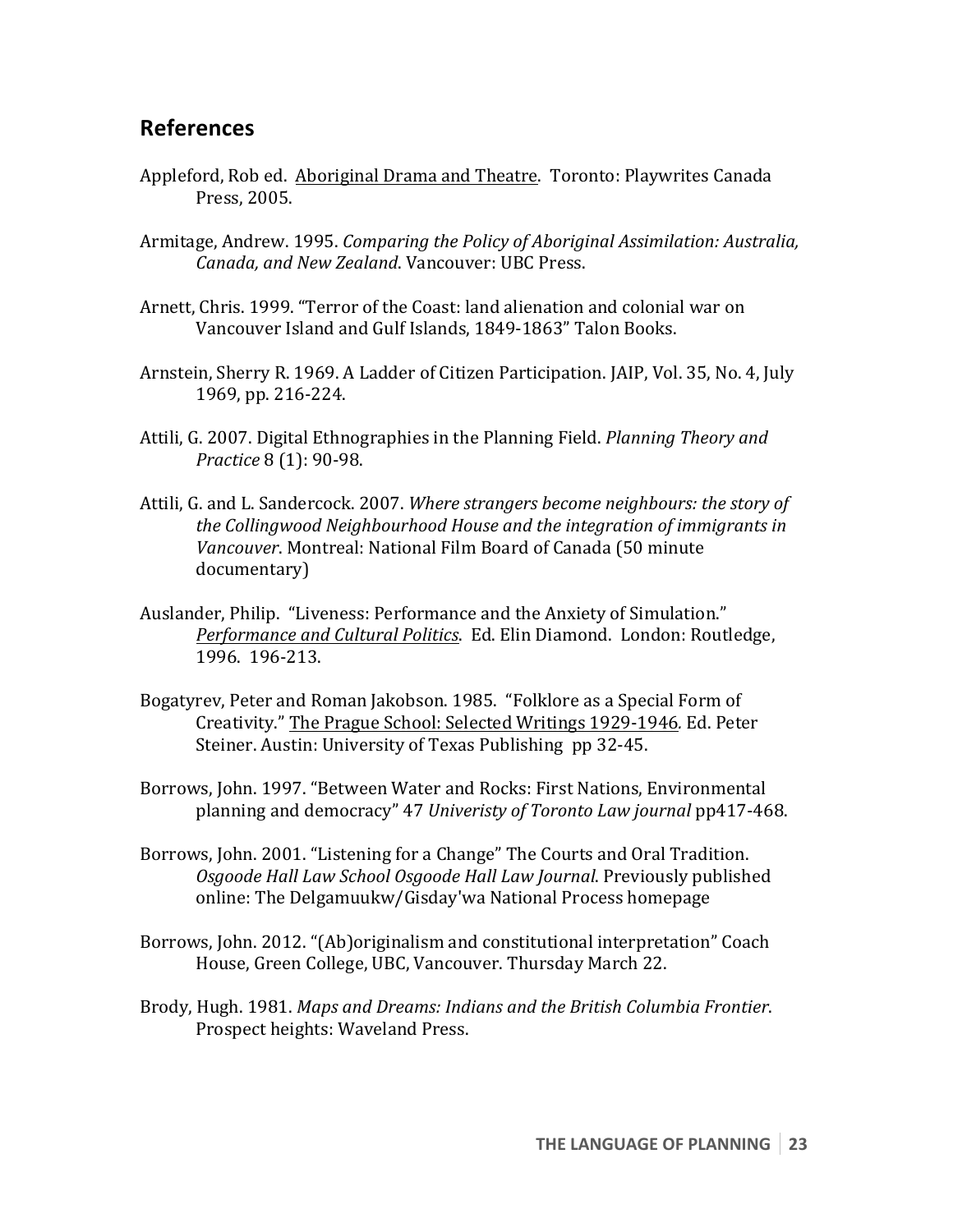Comprehensive Community Planning Workshop. 2011. En'owkin Centre, Penticton Indian Band, BC. October 18-20<sup>th</sup> 2011. Organized by Aboriginal Affairs and Northern Development Canada.

- Cook, Jeffery. 2008. "Building on Traditions of the Past: The Rise and Resurgence of First Nations CCP" in *Plan Canada* Summer 2008 p13-17.
- Cruikshank, Julie. 1998. "The Yukon Arcadia: Oral Tradition, Indigenous Knowledge and the Fragmentation of Meaning." The Social Life of Stories: Narrative and *Knowledge in the Yukon Territory.* Vancouver: UBC Press. 45-70, 170-173.
- Baloy, Natalie. 2008. Exploring the potential for native language revitalization in an urban context: language education in Vancouver. University of British Colombia Graduate Studies.
- Dale, Norman. 1999. Cross-cultural Community-based Planning, Negotiating the Future of Haida Gwai in Lawrence Susskind, Sarah McKearnana and Jennifer Thomas-Larmer (eds.) *The Concensus Building Handbook.* Thousand Oaks, CA: Sage Publications.
- Darnell, Regna. 2008. First Nations Identity, Contemporary Interpretive Communities, and Nomadic Legacies in *International Journal for Literary Studies* Vol. 43, *Issue* 1, pp. 102–113.
- Denzin, N.K. and Y.S. Lincoln. Eds. 2005. *The Sage handbook of Qualitative Research*. Thousand Oaks, CA: Sage.
- Donaldson, Laura E. "Writing the talking stick*.*" *American Indian Quarterly*. 22 (1998): 46-63. Academic Search Premier. EBSCO*host*. University of British Colombia Lib., HI. 3 Dec 2006 <http://search.ebscohost.com/login.aspx?direct=true&db=aph&jid=AIQ&site=eh ost-live>.
- Eckstein, B. and J. Throgmorton. eds. 2003. Story and Sustainability. Cambridge, MA: MIT Press.
- EcoPlan International. 2010. Musqueam Comprehensive Community Plan. http://www.ecoplan.ca/123/tools/strategic-planning/musqueamcomprehensive-community-plan-we-are-of-one-heart-and-mind/ or http://www.cip-icu.ca/\_CMS/files/2010%20HM%20- %20Recreation%20Planning.pdf
- First Nations Studies Program. Interactive Video transcript viewer (IVT) software. http://fnsp.arts.ubc.ca/initiatives/interactive-videotranscript-viewer.html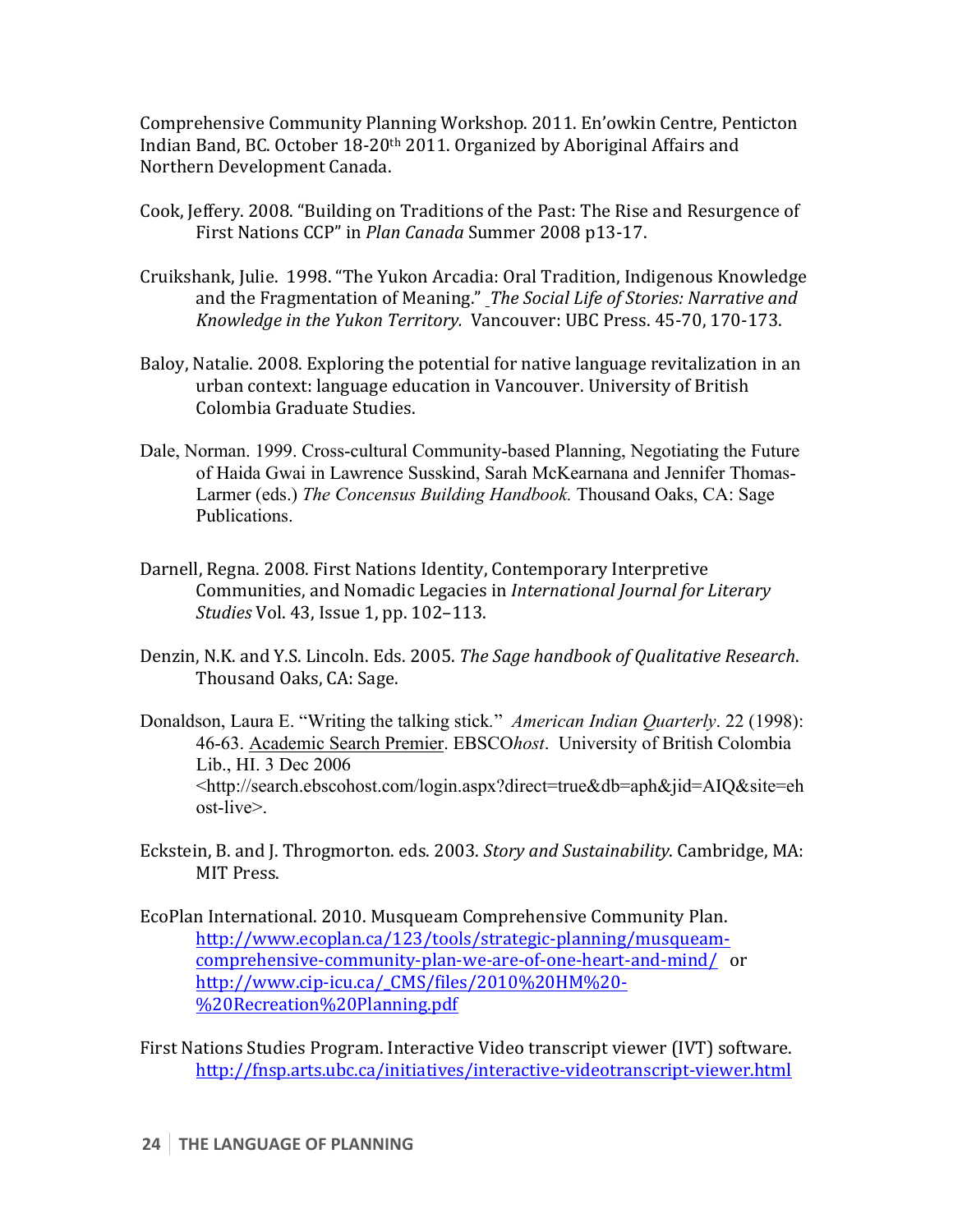- Perreault, Amy and Crey, Carmen. 2008. "What I learned in the class today": Aboriginal Issues in the Classroom. University of Brisih Columbia First Nations Studies Program. http://intheclass.arts.ubc.ca/
- Forester, J. 1989. *Planning in the Face of Power*. Berkeley: University of California Press.
- Garroutte, Eva Marie. 2003. *Real Indians: Identity and the survival of Native America.* Berkeley: University of California.

Grant, Larry. 2006. UBC House of Learning. Elder-in-Residence Talk. Nov 23.

Graveline, Fyre Jean. 2000. Circle as methodology: enacting an Aboriginal paradigm. *International Journal of Qualitative Studies in Education* (QSE); Jul/Aug2000, Vol. 13 Issue 4, p361-370, 10p.

Harris, Cole. 2002. *Making Native Space.* UBC Press: Vancouver.

- Hallett, Darcy, S. C. Want, Michael J. Chandler, L. Koopman, J. P. Flores, and E.C. Gehrke. 2008. 'Identity in flux: Ethnic self-identification and school Attrition in Canadian Aboriginal youth', *Journal of Applied Developmental Psychology* 229:62-75.
- Healey, Patsy. 1997. *Collaborative Planning: shaping places in fragmented societies.* Vancouver: UBC Press.
- Innes Judith E, David E. Booher. 2010. *Planning with Complexity: An Introduction to Collaborative Rationality for Public Policy.* Oxon: Routledge.
- Jojola 2011, Teach in SCARP UBC. 11/04/2011.
- Jojola, Ted. 1998. 'Indigenous Planning: Clans, Confederations and the History of the All Indian Pueblo Council' in Sandercock, Leonie (ed) *Making the Invisible Visible: A Multicultural Planning History.* Los Angeles: University of California Press.
- Jojola, Ted. 2008. "Indigenous Planning an Emerging Concept" in *Canadian Policy* and Planning CJUR 17:1 supplement 2008 p37-47.
- Kirby, S., L. Greaves, and C. Reeves 2006. *Experience, Research, Social Change*, 2nd edition. Peterborough, Ont.: Broadview Press.
- Kotkin, Joel. 2005. *The New Suburbanism: a realists guide to the American future.* California: The planning Center.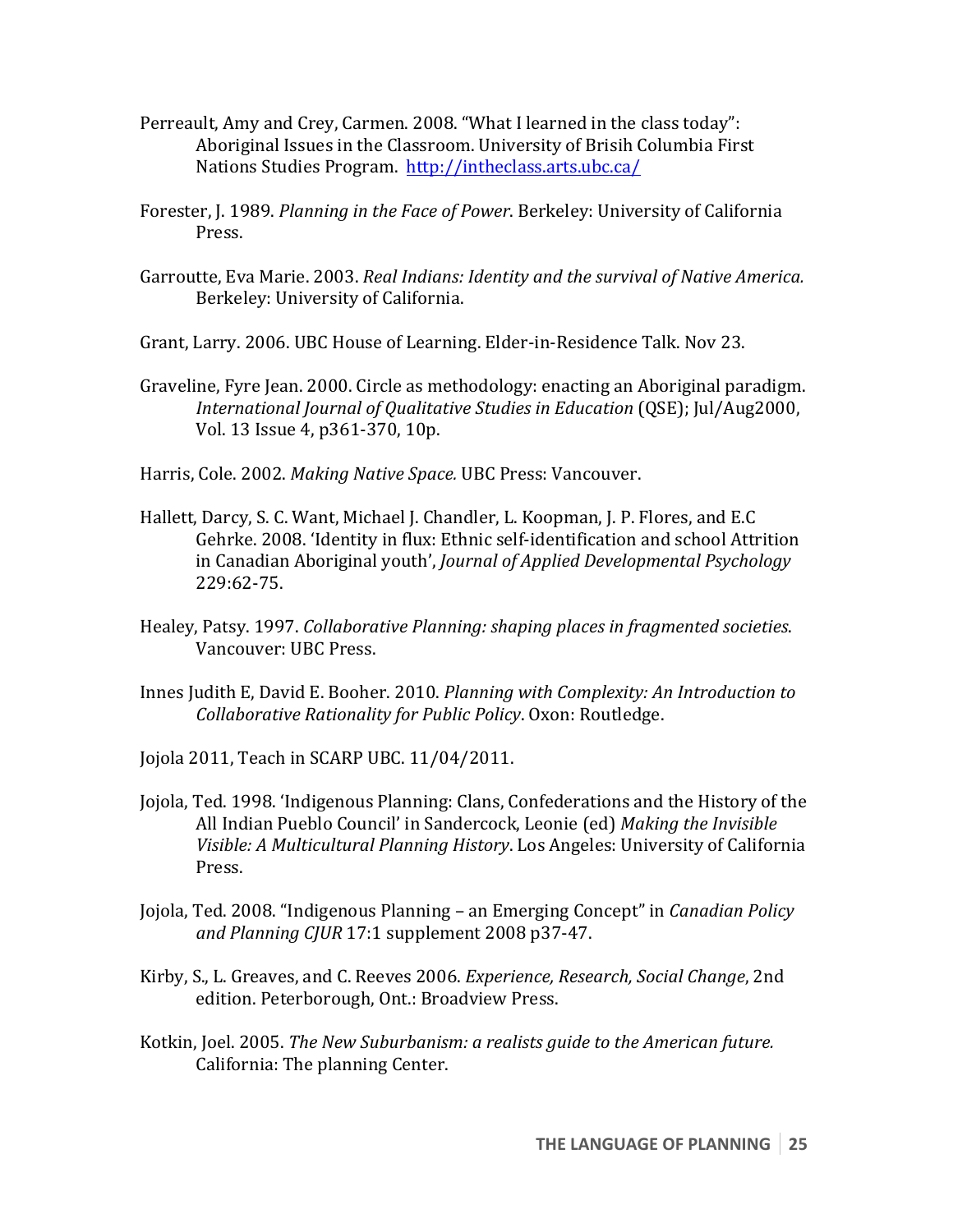- Lavall, Jeanette Corbiere and Dawn Memee Harvard, eds. 2006. "Aboriginal Women vs. Canada: The Struggle for Our Mothers to Remain Aboriginal" in 'Until Our Hearts are on the Ground': Aboriginal Mothering Oppression, Resistance and Rebirth. Toronto: Demeter Press.
- Lawrence, Bonita. 2004. 'Real' Indians and Others: Mixed-Blood Urban Native Peoples and Indigenous Nationhood. Vancouver: UBC Press.
- Little Bear, Leroy. 2000. 'Jagged Worldviews colliding' in M. Battiste, ed. *Reclaiming Indigenous Voice and Vision. UBC Press: Vancouver.*
- MacDonald, Nancy and Judy MacDonald. "Reflections of a Mi'kmaq social worker on a quarter of a century work in First Nations child welfare Reflections of a Mi'kmaq social worker on a quarter of a century work in First Nations child welfare." First Peoples Child and Family Review 3(1) (2007): 35-45.
- Mandelbaum, S. 1991. 'Telling Stories', *Journal of Planning Education and Research* 10 (1): 209-214.
- Mander, Jerry. "Television (2): Satellites and the Cloning of Cultures." In the Absence of the Sacred: the Failure of Technology and the Survival of Indian Nations. San Francisco: Sierra Club Books, 1991. 97-119.
- Mather, Elise. 1995. 'With a Vision Beyond our Needs: Oral Traditions in an Age of Literacy' in Phyllis Morrow and William Schneider, eds.. When Our Words *Return: Writing, Hearing and Remembering Oral Traditions of Alaska and the Yukon..* Logan: University of Utah Press, pp 13-26.
- Medicine, Beatrice. 2001. Learning to be an anthropologist and remaining "Native": selected writings. Bloomington, IN: University of Illinois Press.
- Newhouse, David R. and Evelyn J. Peters, eds. 2003. "Introduction" in *Not Strangers in These Parts: Urban Aboriginal Peoples*, pp. 5-14. Ottawa: Policy Research Initiative.
- Perks, R. and A. Thompson 2006. *Oral History Reader*, chapter Introduction to the Second Edition. Oxon: Routledge.
- Porter, Libby. 2006. Planning in *(Post)Colonial Settings: Challenges for Theory & Practice in Planning Theory and Practice* 7 (4) pp.383-396.
- Porter, Libby. 2007. 'Producing Forests: A Colonial Genealogy of environmental Planning in Victoria, Australia' in *Journal of Planning Education & Research* 27: 466-477.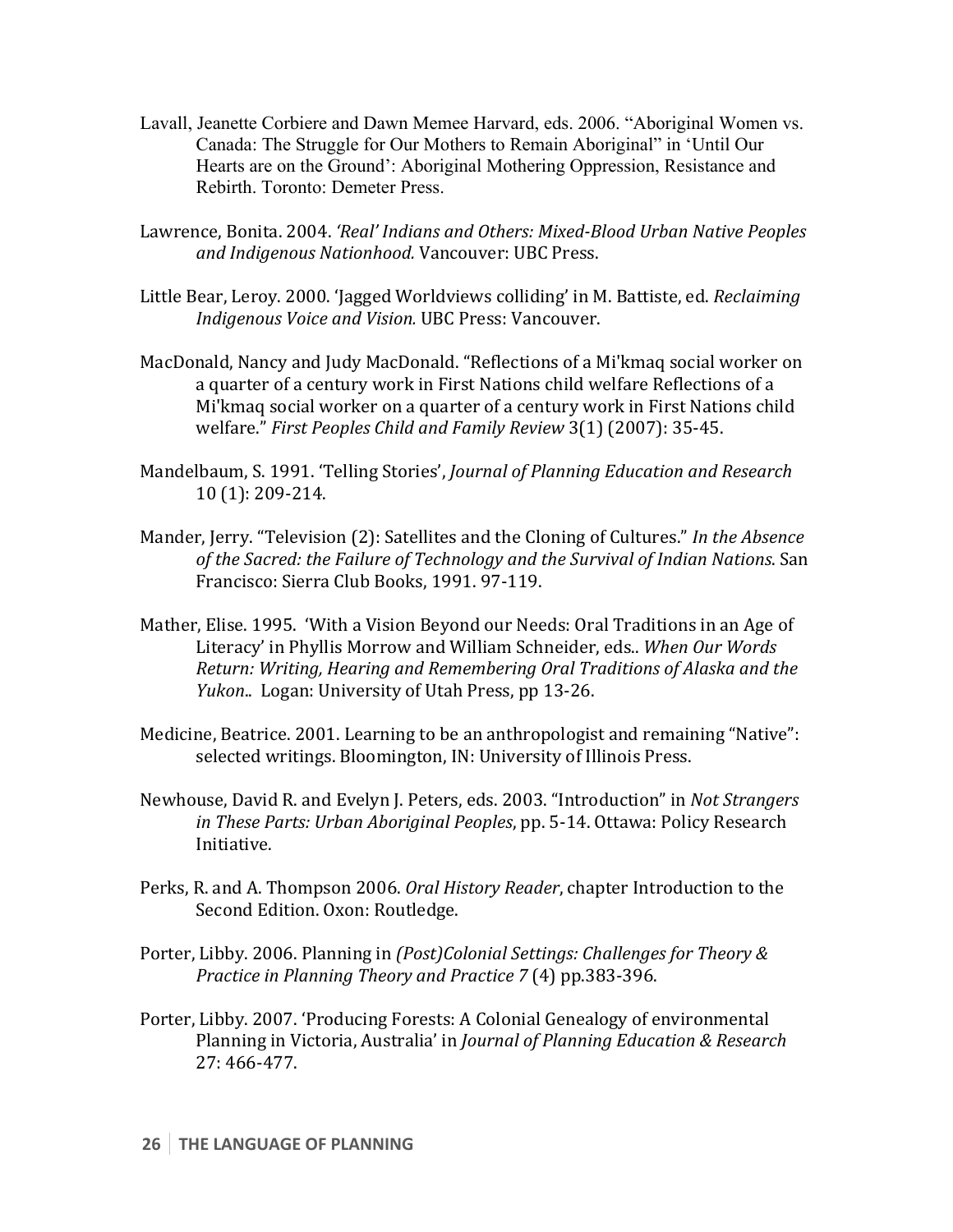- Regan, Paulette. 2010. *Unsettling the Settler Within: Indian Residential Schools, Truth Telling, and Reconciliation in Canada*. UBC Press: Vancouver.
- Ramirez, Renya. 2007. *Native Hubs: Culture, Community, and Belonging in Silicon* Valley. Durham, NC: Duke University Press.
- Scott, J. C. 1998. *Seeing Like a State*. New Haven, CT: Yale University Press.
- Sandercock, L (ed). 1998. Making the Invisible Visible: A Multicultural Planning *History*. Los Angeles: University of California Press.
- Sandercock, L. 2003a. *Cosmopolis II: Mongrel Cities of the 21st Century*. London: Continuum.
- Sandercock, L. 2003b. Out of the Closet: The Importance of Stories and Storytelling in Planning Practice. *Planning Theory and Practice* 4 (1): 11-28.
- Sandercock, L. 2005a. 'A Planning Imagination for the 21st Century', *Journal of the American Planning Association*. 70 (2), 133-141.
- Sandercock, L. 2005b. 'A New Spin on the Creative City: Artist/Planner Collaborations' Planning Theory & Practice. 6, 1: 101-103.
- Sandercock, L. and G. Attili. 2009. Where Strangers become neighbours: the integration of immigrants in Vancouver, Canada. Heidelberg: Springer.
- Sandercock, L. and G. Attili. 2010a. *Finding Our Way*. Vancouver: Moving Images.
- Sandercock, L. and G. Attili (eds). 2010b. *Multimedia explorations in urban policy and* planning : beyond the flatlands. Dordrecht, New York: Springer.
- Sandercock, L. and G. Attili. 2012. 'Unsettling a settler society: film, phronesis and collaborative planning in small-town Canada' in B. Flyvbjerg, T. Landman and S. Schram. Eds. *Real Social Science*. Cambridge: Cambridge University Press.
- Sarkissian, W, Nancy Hofer, Yollana Shore, Steph Vajda, Cathy Wilkinson. 2009. *Kitchen Table Sustainability: Practical Recipes for Community Engagement with Sustainability*. Sterling: Earthscan.
- Statistics Canada. 1951, 2006. *Aboriginal Peoples in Canada in 2006: Inuit, Métis, and First Nations,* 2006 Census. Electronic document, http://www12.statcan.ca/english/census06/analysis/aboriginal/urban.cfm, accessed Ocobter, 2010.

Storyscapes. 2006. Main website. http://www.storyscapes.ca/